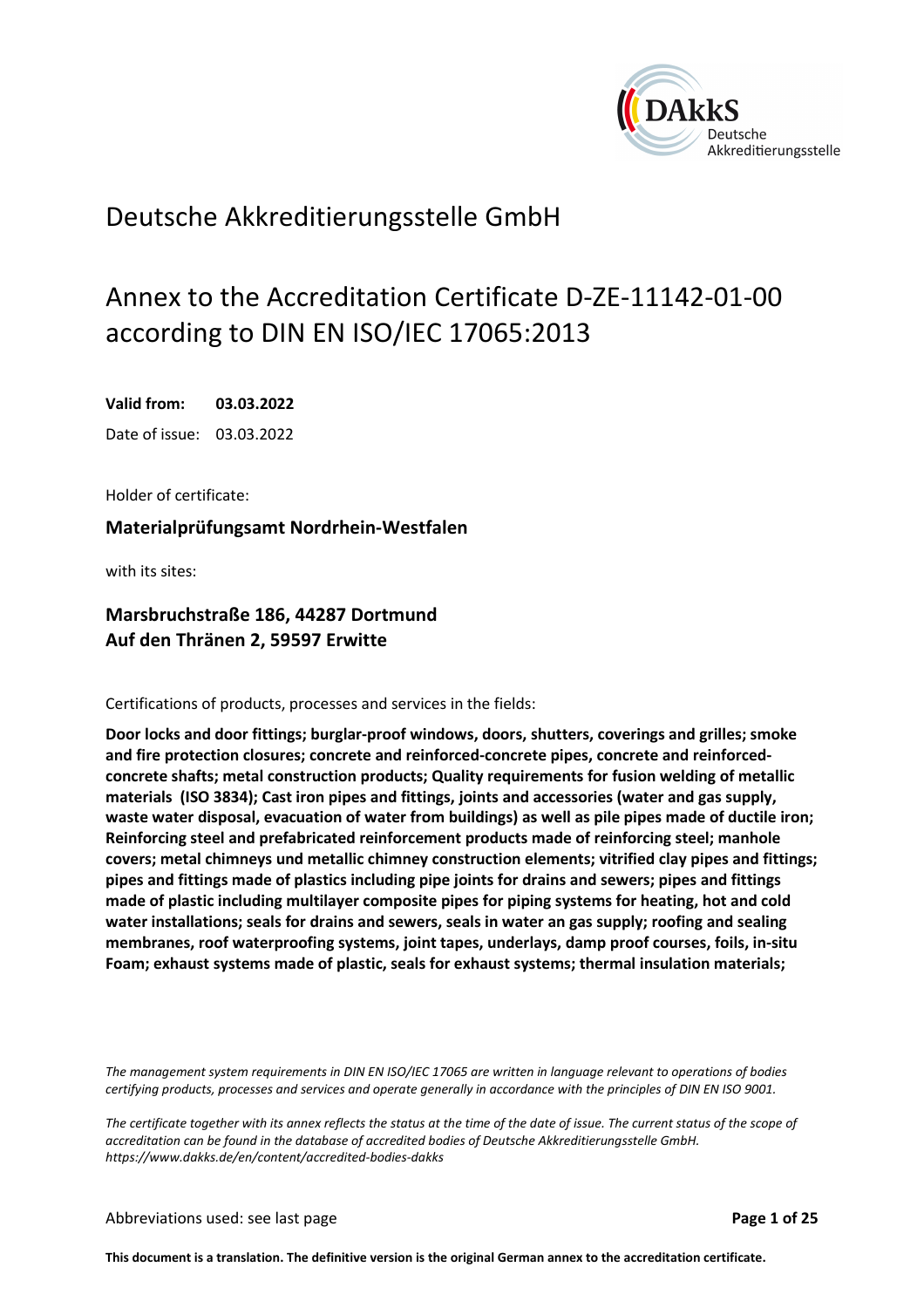

**Certification of construction products (systems of assessment and verification of constancy of performance 1/1+) and factory production control (system 2+) within the scope of the Regulation (EU) No 305/2011 laying down harmonised conditions for the marketing of construction products (Construction Products Regulation)**

#### **1. Certification scheme operated by the technical certification body for door locks and door fittings**

| <b>DIN EN 13637</b><br>2015-12            | Building hardware - Electrically controlled exit systems for use on<br>escape routes - Requirements and test methods-<br>Annex ZA                |
|-------------------------------------------|--------------------------------------------------------------------------------------------------------------------------------------------------|
| prDIN EN 15685<br>2019-10                 | Building hardware - Requirements and test methods - Multipoint locks,<br>latches and locking plates - Characteristics and test methods- Annex ZA |
| MPA NRW ZP 22-01<br>Version 04<br>2019-08 | MPAZert for door furniture and security lock furniture based on<br>EN 1906 and DIN 18257                                                         |

for the following products based on:

- **-** Lever handles and knob furniture DIN EN 1906:2012-12
- **-** Building hardware Security plates DIN 18257:2015-06

| <b>MPA NRW ZP 22-04</b><br>Version 01<br>2019-11 | MPAZert for inactive leaf locks for use on fire resisting and/or smoke<br>control double doorsets                                           |
|--------------------------------------------------|---------------------------------------------------------------------------------------------------------------------------------------------|
| <b>MPA NRW ZP 22-07</b><br>Version 01<br>2020-06 | MPAZert for the durability of building hardware for use on fire resisting<br>and/or smoke control doorsets according to DIN 4102-18:1991-03 |
| <b>MPA NRW ZP 22-08</b><br>Version 01<br>2021-07 | MPAZert for mechatronic door furniture according to EN 16867                                                                                |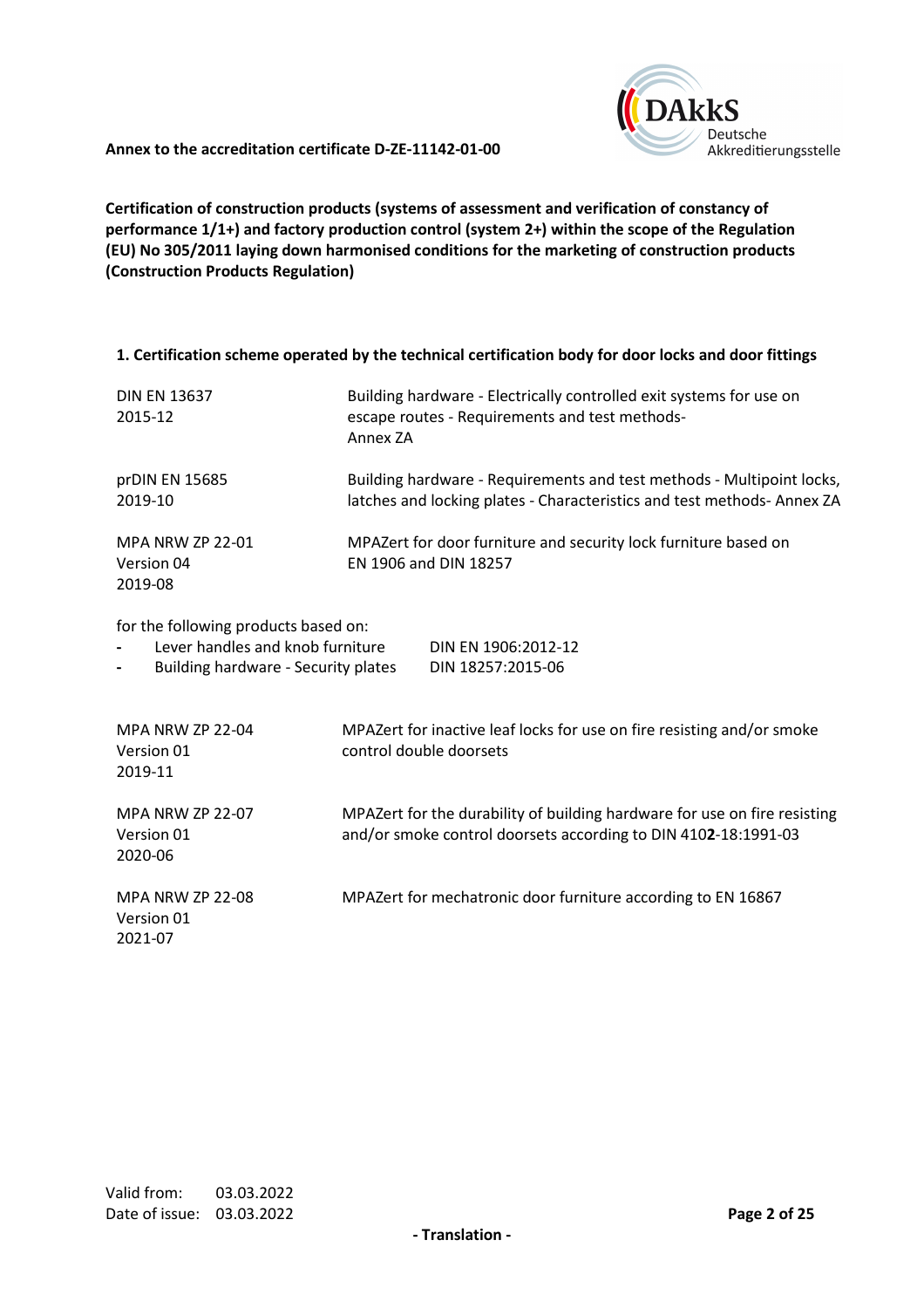

#### **2. Certification scheme operated by the technical certification body for burglar-proof windows, doors, shutters, coverings and grilles; smoke and fire protection closures**

| <b>MPA NRW ZP 22-09</b> | MPAZert for burglar resistant pedestrian doorsets, windows, curtain   |
|-------------------------|-----------------------------------------------------------------------|
| Version 03              | walling, grilles and shutters - Requirements and classification for   |
| 2021-11                 | burglar resistant chracteristics according to DIN EN 1627             |
| <b>MPA NRW ZP 22-10</b> | MPAZert for burglar resistant industrial, commercial and garage doors |
| Version 03              | and gates - Requirements and classification for burglar resistant     |
| 2021-11                 | characteristics according to DIN/TS 18194                             |

#### **3. Certification scheme operated by the technical certification body for concrete and reinforcedconcrete pipes, concrete and reinforced-concrete shafts**

| MPA NRW ZP 22-02 | Certification scheme concrete and reinforced concrete pipes |
|------------------|-------------------------------------------------------------|
| Version 01       | according to DIN V 1201                                     |
| 2017-10          |                                                             |
|                  |                                                             |

#### **4. Certification scheme operated by the technical certification body for metal construction products**

| <b>DIN EN 10080</b>                              | Steel for the reinforcement of concrete - Weldable reinforcing steel -                               |
|--------------------------------------------------|------------------------------------------------------------------------------------------------------|
| 2005-08                                          | General-Clause 8                                                                                     |
| <b>MPA NRW ZP 21-03</b><br>Version 02<br>2016-11 | Certification scheme cold-formed plain carbon steel sheet pile based<br>on EN 10249-1 and EN 10249-2 |

#### **5. Certification scheme operated by the technical certification body for quality requirements for fusion welding of metallic materials (ISO 3834)**

| <b>MPA NRW ZP 21-04</b>  | Certification scheme ISO 3834; certification and surveillance of       |
|--------------------------|------------------------------------------------------------------------|
| Version 01               | companies (customers) that meet quality requirements for fusion        |
| 2018-01                  | welding of metallic materials according to DIN EN ISO 3834 ff.         |
| based on:                | Quality requirements for fusion welding of metallic materials -        |
| <b>DIN EN ISO 3834-1</b> | Part 1: Criteria for the selection of the appropriate level of quality |
| 2022-01                  | requirements                                                           |
| <b>DIN EN ISO 3834-2</b> | Quality requirements for fusion welding of metallic materials -        |
| 2021-08                  | Part 2: Comprehensive quality requirements                             |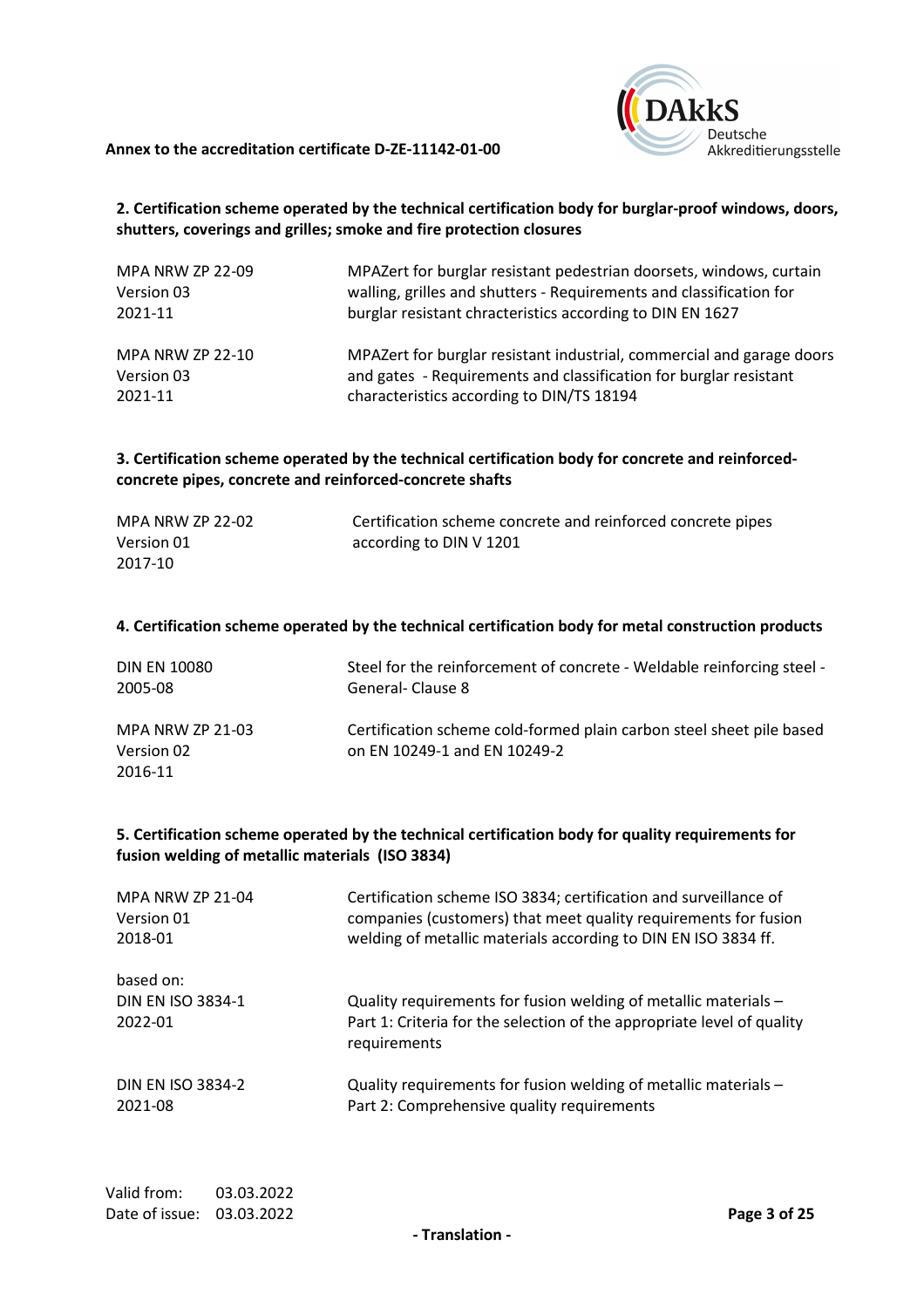

| <b>DIN EN ISO 3834-3</b>                               | Quality requirements for fusion welding for metallic materials -                                                                                                                                                         |
|--------------------------------------------------------|--------------------------------------------------------------------------------------------------------------------------------------------------------------------------------------------------------------------------|
| 2021-08                                                | Part 3: Standard quality requirements                                                                                                                                                                                    |
| <b>DIN EN ISO 3834-4</b>                               | Quality requirements for fusion welding of metallic materials -                                                                                                                                                          |
| 2021-08                                                | Part 4: Elementary quality requirements                                                                                                                                                                                  |
| <b>DIN EN ISO 3834-5</b><br>2022-01                    | Quality requirements for fusion welding of metallic materials -<br>Part 5: Documents with which it is necessary to conform to claim<br>conformity to the quality requirements of ISO 3834-2, ISO 3834-3 or<br>ISO 3834-4 |
| DIN-Fachbericht<br><b>CEN ISO/TR 3834-6</b><br>2007-05 | Quality requirements for fusion welding of metallic materials -<br>Part 6: Guidelines on implementing ISO 3834                                                                                                           |

**6. Certification scheme operated by the technical certification body for cast iron pipes and fittings, joints and accessories (water an gas supply, waste water disposal, evacuation of water from buildings) as well as pile pipes made of ductile iron** 

| <b>DIN EN 545</b>            | Ductile iron pipes, fittings, accessories and their joints for water                                                                                                       |
|------------------------------|----------------------------------------------------------------------------------------------------------------------------------------------------------------------------|
| 2011-09                      | pipelines - Requirements and test methods – chapter 9                                                                                                                      |
| <b>DIN EN 598</b>            | Ductile iron pipes, fittings, accessories and their joints for sewerage                                                                                                    |
| 2009-10                      | applications - Requirements and test methods - chapter 9                                                                                                                   |
| <b>DIN EN 877</b><br>2010-01 | Cast iron pipes and fittings, their joints and accessories for the<br>evacuation of water from buildings - Requirements, test methods and<br>quality assurance - chapter 6 |
| <b>DIN EN 969</b>            | Ductile iron pipes, fittings, accessories and their joints for gas pipelines                                                                                               |
| 2009-07                      | - Requirements and test methods - chapter 9                                                                                                                                |
| <b>DIN EN 12842</b>          | Ductile iron fittings for PVC-U or PE piping systems - Requirements and                                                                                                    |
| 2012-11                      | test methods - chapter 9                                                                                                                                                   |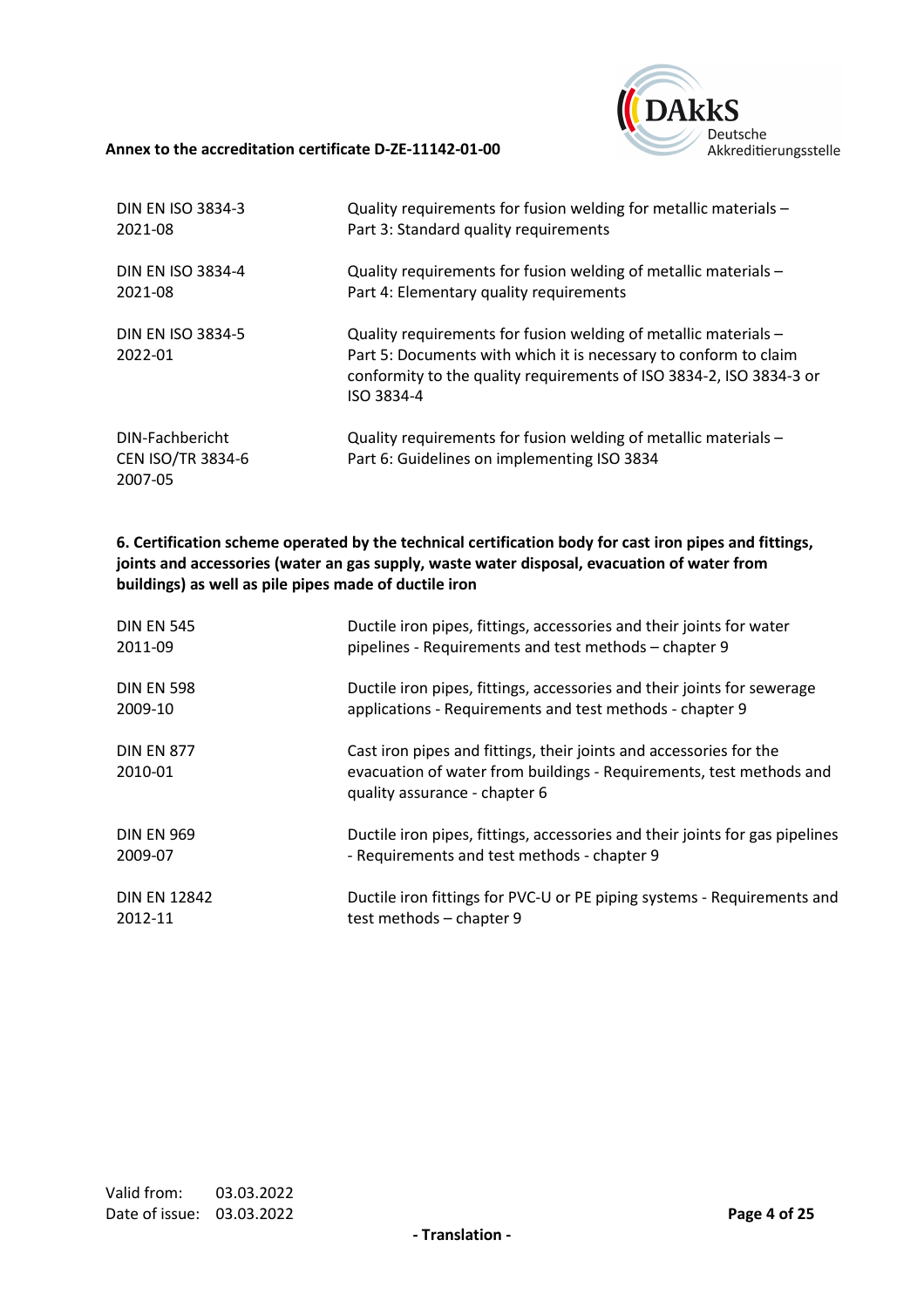

#### **7. Certification scheme operated by the technical certification body for reinforcing steel and prefabricated reinforcement products made of reinforcing steel**

| <b>DIN 488-6</b><br>2010-01                                                                                                                                            | Reinforcing steel - Part 6: Assessment of conformity                                                                                                                   |
|------------------------------------------------------------------------------------------------------------------------------------------------------------------------|------------------------------------------------------------------------------------------------------------------------------------------------------------------------|
| for the following products based on:<br>Reinforcing steels, reinforcing steel<br>bars, reinforcing steel in coils,<br>welded fabric and steel wire, lattice<br>girders | DIN 488-1:2009-08 bis DIN 488-5:2009-08                                                                                                                                |
| ÖNORM B 4707<br>2017-06                                                                                                                                                | Steel for the reinforcement of concrete - Requirements, classification<br>and testing                                                                                  |
| SIA 262; SN 505262<br>2013                                                                                                                                             | <b>Concrete Structures</b>                                                                                                                                             |
| <b>BRL 0504</b>                                                                                                                                                        | Nationale Beoordelingsrichtlijn voor het KOMO® productcertificaat<br>voor Mechanische verbindingen van betonstaal                                                      |
| <b>BRL 0505</b>                                                                                                                                                        | Nationale Beoordelingsrichtlijn voor het KOMO® attest-met-product-<br>certificaat voor Wapenengssystemen voor onderbreking van<br>thermischen bruggen in beton         |
| <b>BRL 0506</b>                                                                                                                                                        | Nationale Beoordelingsrichtlijn voor het KOMO® productcertificaat<br>voor Stekken- en doorkoppelbakken                                                                 |
| <b>BRL 0511</b>                                                                                                                                                        | Nationale Beoordelingsrichtlijn voor het KOMO attest-met-product-<br>certificaat voor Verankeringen voor betonnen sandwichconstructies                                 |
| <b>BRL 3121</b>                                                                                                                                                        | Nationale Beoordelingsrichtlijn voor het KOMO attest-met-<br>productcertificaat voor metalen lateien en metalen<br>metselwerkondersteuningen in metselwerkconstructies |
| <b>NEN 6008</b><br>2008-07                                                                                                                                             | Reinforcing Steel                                                                                                                                                      |
| <b>MPA NRW ZP 21-02</b><br>Version 02<br>2016-10                                                                                                                       | Certification scheme prefabricated reinforcements                                                                                                                      |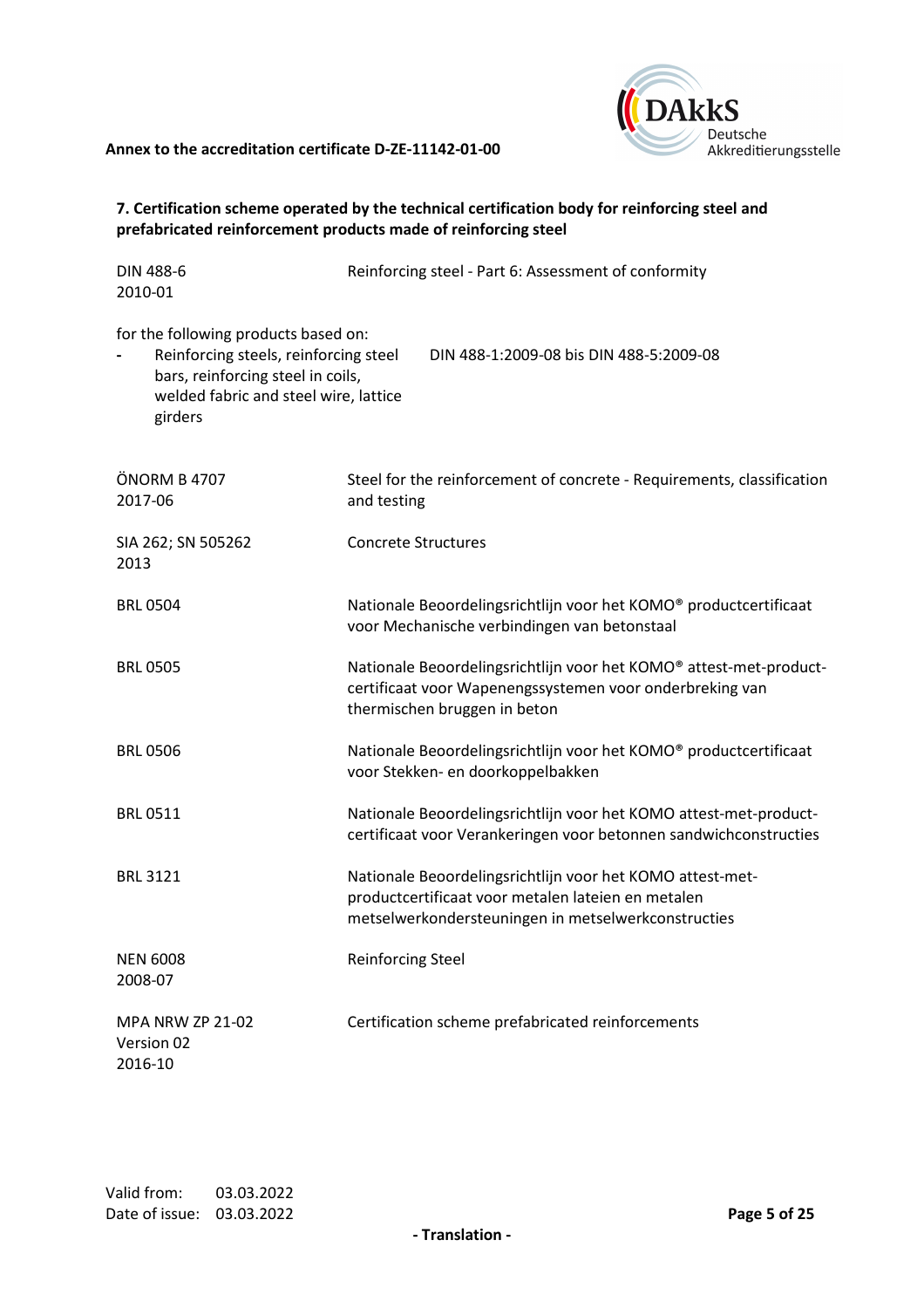

#### **8. Certification scheme operated by the technical certification body for manhole covers**

| <b>DIN EN 124-2</b> | Gully tops and manhole tops for vehicular and pedestrian areas –   |
|---------------------|--------------------------------------------------------------------|
| 2015-09             | Part 2: Gully tops and manhole tops made of cast iron - chapter 7, |
|                     | Annex ZA                                                           |

#### **9. Certification scheme operated by the technical certification body for metal chimneys und metallic chimney construction elements**

| MPA NRW ZP 21-01 | Certification of metal chimneys and                               |
|------------------|-------------------------------------------------------------------|
| Version 01       | Metal chimney components in accordance with DIN EN 1856-1, DIN EN |
| 2015-09          | 1856-2, DIN EN 14989-2                                            |

#### **10. Certification scheme operated by the technical certification body for vitrified clay pipes and fittings**

| <b>DIN EN 295-1</b>                                   | Vitrified clay pipe systems for drains and sewers - Part 1:                                                                                   |
|-------------------------------------------------------|-----------------------------------------------------------------------------------------------------------------------------------------------|
| 2013-05                                               | Requirements for pipes, fittings and joints - chapter 10                                                                                      |
| <b>DIN FN 295-2</b>                                   | Vitrified clay pipe systems for drains and sewers - Part 2: Evaluation of                                                                     |
| 2013-05                                               | conformity and sampling - chapter 5                                                                                                           |
| <b>DIN EN 295-4</b><br>2013-05                        | Vitrified clay pipe systems for drains and sewers - Part 4:<br>Requirements for adaptors, connectors and flexible couplings -<br>chapter 9    |
| <b>DIN EN 295-5</b>                                   | Vitrified clay pipe systems for drains and sewers - Part 5:                                                                                   |
| 2013-05                                               | Requirements for perforated pipes and fittings – chapter 9                                                                                    |
| <b>DIN EN 295-6</b><br>2013-05                        | Vitrified clay pipe systems for drains and sewers - Part 6:<br>Requirements for components of manholes and inspection chambers -<br>chapter 8 |
| <b>DIN EN 295-7</b>                                   | Vitrified clay pipe systems for drains and sewers - Part 7:                                                                                   |
| 2013-05                                               | Requirements for pipes and joints for pipe jacking - chapter 9                                                                                |
| DIN CEN/TR 16626,<br><b>DIN SPEC 19629</b><br>2014-04 | Vitrified clay pipe systems for drains and sewers - Guidance for<br>voluntary third-party certification procedures                            |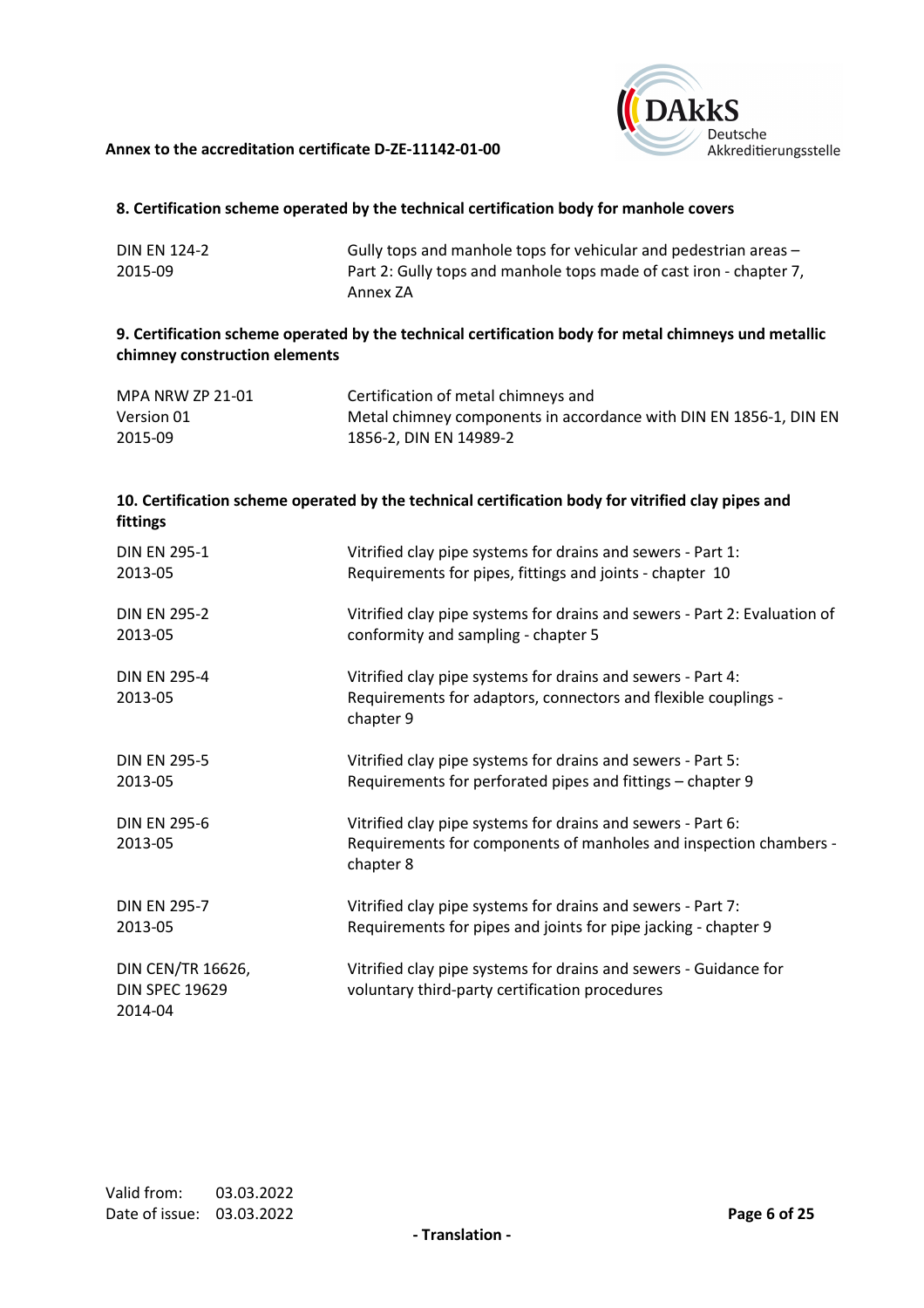

#### **11. Certification scheme operated by the technical certification body for pipes and fittings made of plastics including pipe joints for drains and sewers**

| DIN CEN/TS 1329-2,                                      | Plastics piping systems for soil and waste discharge (low and high                                                                                                                                                                                               |
|---------------------------------------------------------|------------------------------------------------------------------------------------------------------------------------------------------------------------------------------------------------------------------------------------------------------------------|
| <b>DIN SPEC 19577</b>                                   | temperature) within the building structure - Unplasticized poly(vinyl                                                                                                                                                                                            |
| 2018-08                                                 | chloride) (PVC-U) - Part 2: Guidance for the assessment of conformity                                                                                                                                                                                            |
| DIN CEN/TS 1401-2,                                      | Plastics piping systems for non-pressure underground drainage and                                                                                                                                                                                                |
| <b>DIN SPEC 91137</b>                                   | sewerage - Unplasticized poly(vinyl chloride) (PVC-U) - Part 2:                                                                                                                                                                                                  |
| 2012-09                                                 | Guidance for assessment of conformity                                                                                                                                                                                                                            |
| DIN CEN/TS 1451-2,                                      | Plastics piping systems for soil and waste discharge (low and high                                                                                                                                                                                               |
| <b>DIN SPEC 91195</b>                                   | temperature) within the building structure - Polypropylene (PP) - Part                                                                                                                                                                                           |
| 2012-05                                                 | 2: Guidance for the assessment of conformity                                                                                                                                                                                                                     |
| DIN CEN/TS 1519-2,                                      | Plastics piping systems for soil and waste discharge (low and high                                                                                                                                                                                               |
| <b>DIN SPEC 91196</b>                                   | temperature) within the building structure - Polyethylene (PE) - Part 2:                                                                                                                                                                                         |
| 2012-05                                                 | Guidance for the assessment of conformity                                                                                                                                                                                                                        |
| DIN CEN/TS 1852-2,                                      | Plastics piping systems for non-pressure underground drainage and                                                                                                                                                                                                |
| <b>DIN SPEC 19670</b>                                   | sewerage - Polypropylene (PP) - Part 2: Guidance for the assessment of                                                                                                                                                                                           |
| 2016-04                                                 | conformity                                                                                                                                                                                                                                                       |
| DIN CEN/TS 13476-4,<br><b>DIN SPEC 19676</b><br>2013-07 | Plastics piping systems for non-pressure underground drainage and<br>sewerage - Structured-wall piping systems of unplasticized poly(vinyl<br>chloride) (PVC-U), polypropylene (PP) and polyethylene (PE) - Part 4:<br>Guidance for the assessment of conformity |

for the following products based on:

| -                        | pipes and fittings with smooth<br>internal and external surface and the<br>system, Type A          | DIN EN 13476-2:2018-12                                                                                                                                                                                                                    |
|--------------------------|----------------------------------------------------------------------------------------------------|-------------------------------------------------------------------------------------------------------------------------------------------------------------------------------------------------------------------------------------------|
| $\overline{\phantom{0}}$ | pipes and fittings with smooth<br>internal and profiled external surface<br>and the system, Type B | DIN EN 13476-3:2018-12                                                                                                                                                                                                                    |
| 2012-05                  | DIN CEN/TS 14632,<br><b>DIN SPEC 19939</b>                                                         | Plastics piping systems for drainage, sewerage and water supply,<br>pressure and non-pressure - Glass-reinforced thermosetting plastics<br>(GRP) based on unsaturated polyester resin (UP) - Guidance for the<br>assessment of conformity |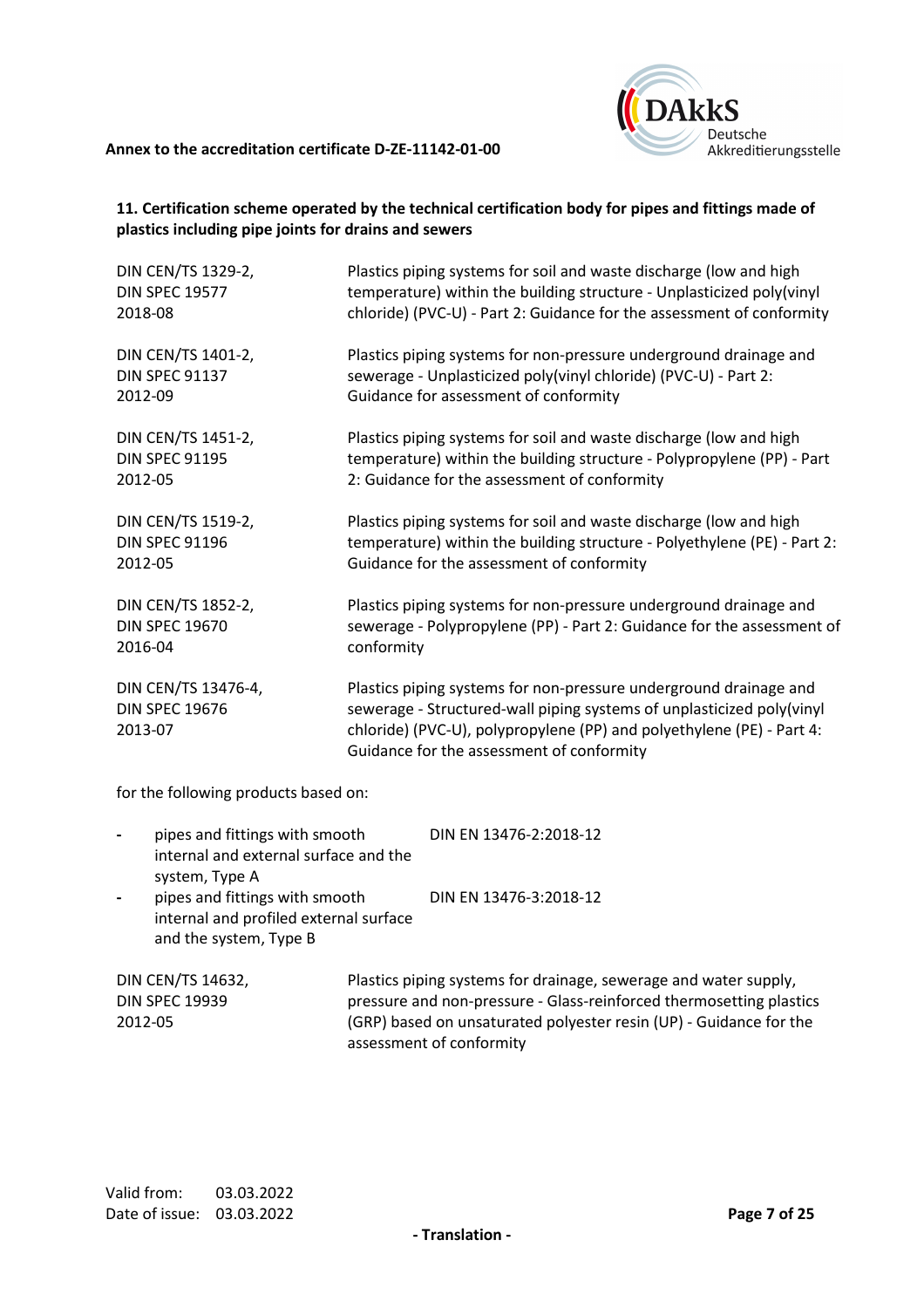

**12. Certification scheme operated by the technical certification body for pipes and fittings made of plastic including multilayer composite pipes for piping systems for heating, hot and cold water installations**

| DIN CEN ISO/TS 15874-7,<br><b>DIN SPEC 19717</b><br>2019-04                           | Plastics piping systems for hot and cold water installations -<br>Polypropylene (PP) - Part 7: Guidance for the assessment of<br>conformity                                    |  |
|---------------------------------------------------------------------------------------|--------------------------------------------------------------------------------------------------------------------------------------------------------------------------------|--|
| for the following products based on:<br>Pipes<br>Fittings                             | DIN EN ISO 15874-2:2018-11<br>DIN EN ISO 15874-3:2018-11                                                                                                                       |  |
| DIN CEN ISO/TS 15875-7,<br><b>DIN SPEC 19718</b><br>2019-04                           | Plastics piping systems for hot and cold water installations -<br>Crosslinked polyethylene (PE-X) - Part 7: Guidance for the assessment<br>of conformity                       |  |
| for the following products based on:<br>Pipes<br>Fittings<br>$\overline{\phantom{a}}$ | DIN EN ISO 15875-2:2004-03<br>DIN EN ISO 15875-2/A1:2007-09<br>DIN EN ISO 15875-3:2004-03                                                                                      |  |
| DIN CEN ISO/TS 15876-7,<br><b>DIN SPEC 19719</b><br>2019-04                           | Plastics piping systems for hot and cold water installations -<br>Polybutylene (PB) - Part 7: Guidance for the assessment of conformity                                        |  |
| for the following products based on:<br>Pipes<br>Fittings                             | DIN EN ISO 15876-2:2017-06<br>DIN EN ISO 15876-3:2017-06                                                                                                                       |  |
| DIN CEN ISO/TS 21003-7,<br><b>DIN SPEC 19851</b><br>2019-09                           | Multilayer piping systems for hot and cold water installations inside<br>buildings - Part 7: Guidance for the assessment of conformity                                         |  |
| for the following products based on:<br>Pipes<br>Fittings                             | DIN EN ISO 21003-2:2011-07<br>DIN EN ISO 21003-3:2008-11                                                                                                                       |  |
| DIN CEN ISO/TS 22391-7,<br><b>DIN SPEC 19576</b><br>2019-04                           | Plastics piping systems for hot and cold water installations -<br>Polyethylene of raised temperature resistance (PE-RT) - Part 7:<br>Guidance for the assessment of conformity |  |
| for the following products based on:<br>Pipes<br><b>Fittings</b>                      | DIN EN ISO 22391-2:2010-04<br>DIN EN ISO 22391-3:2010-04                                                                                                                       |  |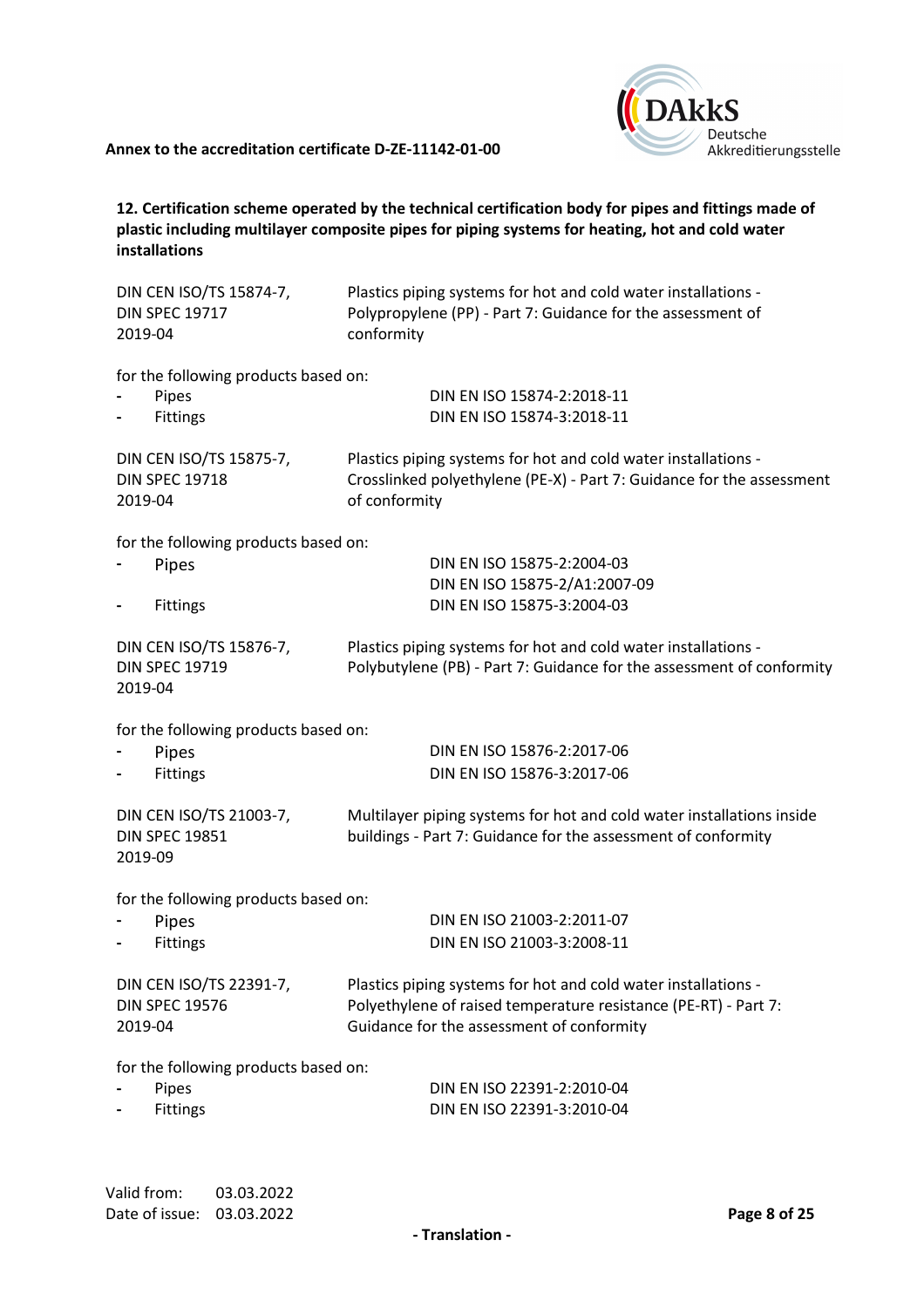

#### **13. Certification scheme operated by the technical certification body for seals for drains and sewers, seals in water an gas supply**

| <b>DIN EN 681-1</b><br>2006-11  | Elastomeric seals - Material requirements for pipe joint seals used in<br>water and drainage applications - Part 1: Vulcanized rubber -<br>Annex ZA                                           |  |  |
|---------------------------------|-----------------------------------------------------------------------------------------------------------------------------------------------------------------------------------------------|--|--|
| <b>DIN EN 681-2</b><br>2006-11  | Elastomeric seals - Material requirements for pipe joint seals used in<br>water and drainage applications - Part 2: Thermoplastic elastomers-<br>Annex ZA                                     |  |  |
| <b>DIN EN 681-3</b><br>2006-11  | Elastomeric seals - Material requirements for pipe joint seals used in<br>water and drainage applications - Part 3: Cellular materials of<br>vulcanized rubber - Annex ZA                     |  |  |
| <b>DIN EN 681-4</b><br>2006-11  | Elastomeric seals - Material requirements for pipe joint seals used in<br>water and drainage applications - Part 4: Cast polyurethane sealing<br>elements - Annex ZA                          |  |  |
| <b>DIN EN 682</b><br>2006-10    | Elastomeric seals - Material requirements for pipe joint seals used in<br>water and drainage applications - Part 4: Cast polyurethane sealing<br>elements - Annex ZA                          |  |  |
| <b>DIN EN 1123-1</b><br>2004-12 | Pipes and fittings of longitudinally welded hot-dip galvanized steel<br>pipes with spigot and socket for waste water systems - Part 1:<br>Requirements, testing, quality control - chapter 12 |  |  |
| <b>DIN EN 14680</b><br>2015-12  | Adhesives for non-pressure thermoplastic piping systems -<br>Specifications - chapter 6 and annex ZA                                                                                          |  |  |

**14. Certification scheme operated by the technical certification body for roofing and sealing membranes, roof waterproofing systems, joint tapes, underlays, damp proof courses, foils, in-situ Foam**

| <b>MPA NRW ZP 23-01</b><br>Version 01<br>2017-04 | Certification scheme Certification of sealants           |
|--------------------------------------------------|----------------------------------------------------------|
| <b>MPA NRW ZP 23-03</b><br>Version 01<br>2017-08 | Certification scheme for roof and building waterproofing |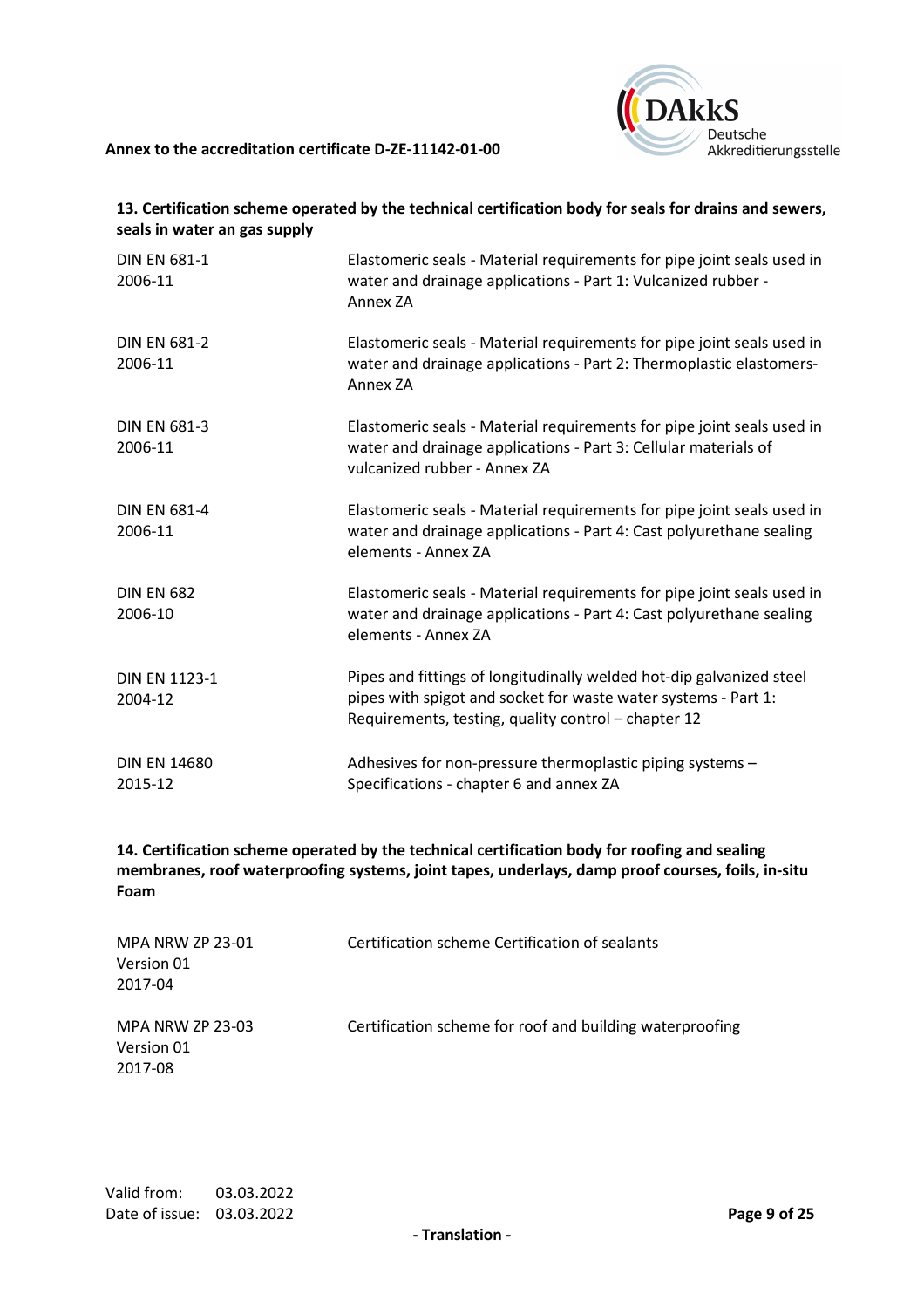

for the following products based on:

| Sheets of elastomers for<br>waterproofing                                                      | DIN 7864-1:1984-04                            |
|------------------------------------------------------------------------------------------------|-----------------------------------------------|
| Elastomeric-Waterstops for sealing                                                             | DIN 7865-1:2015-02<br>DIN 7865-2:2015-02      |
| Waterproofing of roofs, balconies and<br>walkways                                              |                                               |
| Non-utilized and utilized roofs                                                                | DIN 18531-1:2017-07<br>DIN 18531-2:2017-07    |
| <b>Balconies and walkways</b>                                                                  | DIN 18531-5:2017-07                           |
| Waterproofing of elements in contact<br>with soil - with                                       | DIN 18533-1:2017-07<br>DIN 18533-1/A1:2018-09 |
| waterproofing materials in sheet<br>form,                                                      | DIN 18533-2:2017-07                           |
| liquid-applied waterproofing<br>materials                                                      | DIN 18533-3:2017-07<br>DIN 18533-3/A1:2018-09 |
| Termoplastic waterstops for sealing                                                            | DIN 18541-1:2014-11                           |
| joints in concrete                                                                             | DIN 18541-2:2014-11                           |
| Uncoated bitumen saturated sheeting                                                            | DIN 52129:2014-11                             |
| Flexible sheets for waterproofing -<br>Reinforced bitumen sheets for roof<br>waterproofing     | DIN EN 13707:2013-12                          |
| Flexible sheets for waterproofing -<br>Underlays for discontinuous roofing,                    | DIN EN 13859-1:2014-07                        |
| Underlays for walls                                                                            | DIN EN 13859-2:2014-07                        |
| Plastic and rubber sheets for roof<br>waterproofing                                            | DIN EN 13956:2013-03                          |
| Plastic and rubber damp proof sheets<br>including plastic and rubber<br>basement tanking sheet | DIN EN 13967:2017-08                          |
| Bitumen damp proof sheets including<br>bitumen basement tanking sheets                         | DIN EN 13969:2007-03                          |
| Bitumen water vapour control layers                                                            | DIN EN 13970:2007-02                          |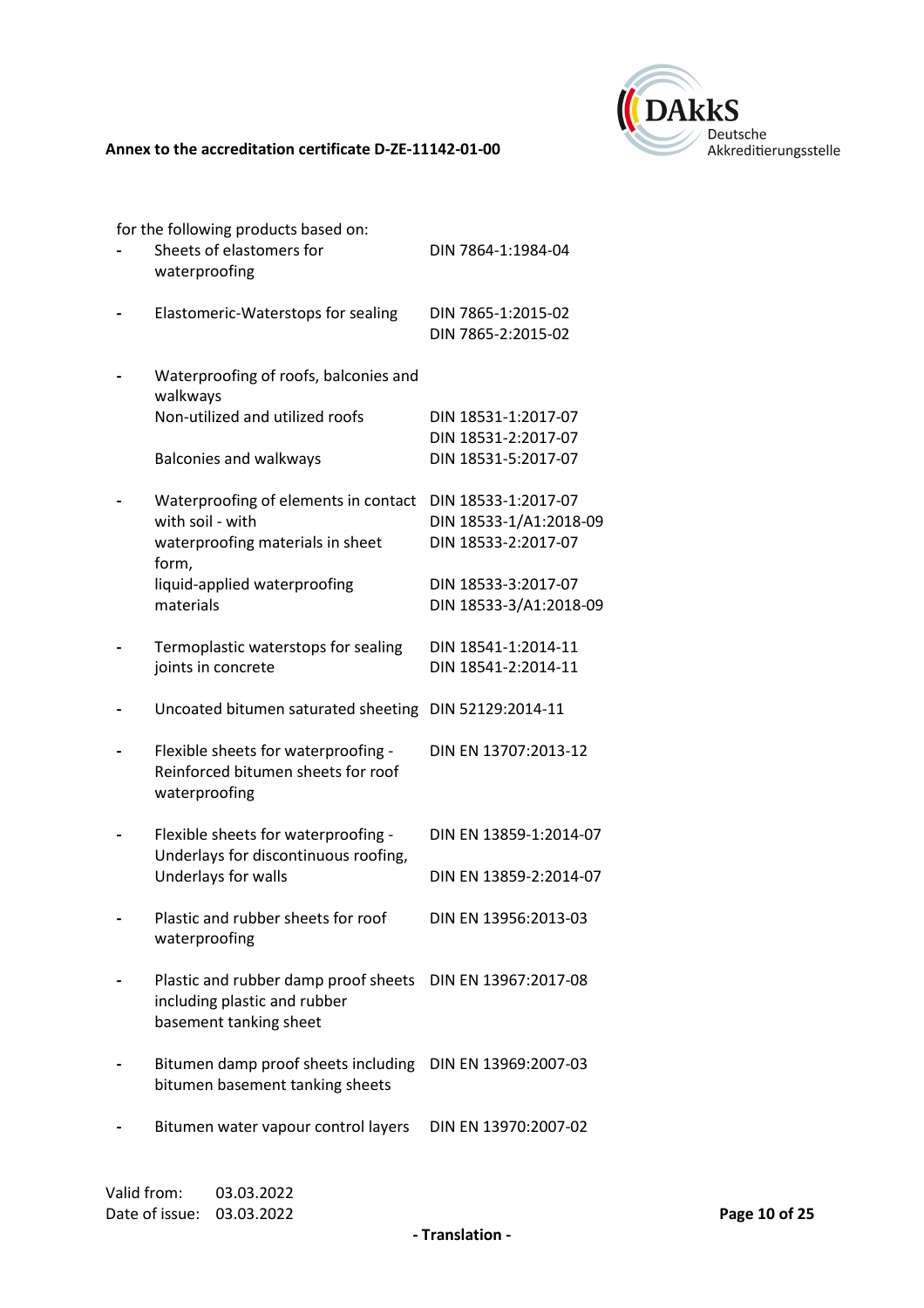

| Plastic and rubber vapour control<br>layers                     | DIN EN 13984:2013-05                        |
|-----------------------------------------------------------------|---------------------------------------------|
| Plastic and rubber damp proof<br>courses                        | DIN EN 14909:2012-07                        |
| Bitumen damp proof courses                                      | DIN EN 14967:2006-08                        |
| Polymer modified bituminous thick<br>coatings for waterproofing | DIN EN 15814:2015-03                        |
|                                                                 | <b>Poof and building waterproofing with</b> |

MPA NRW ZP 23-07 Version 01 2017-08 Roof and building waterproofing with liquid appied roof waterproofing kits according to ETA or abP

for the following products based on:

**-** liquid applied roof waterproofing kits ETAG 005-1 bis ETAG 005-8

#### **15. Certification scheme operated by the technical certification body for exhaust systems made of plastic, seals for exhaust systems**

MPA NRW ZP 23-04 Version 01 2017-08 Certification scheme for system chimneys with plastic flue liners

for the following products based on:

- Chimneys - Elastomeric seals in flue DIN EN 14241-1:2013-11 liners

#### **16. Certification scheme operated by the technical certification body for thermal insulation materials**

| KEYMARK<br>2019-09-23          | <b>European Insulation KEYMARK</b><br>Scheme of Thermal Insulation Products |
|--------------------------------|-----------------------------------------------------------------------------|
| MPA NRW ZP 23-02<br>Version 04 | Thermal insulation boards for buildings                                     |
| 2020-02                        |                                                                             |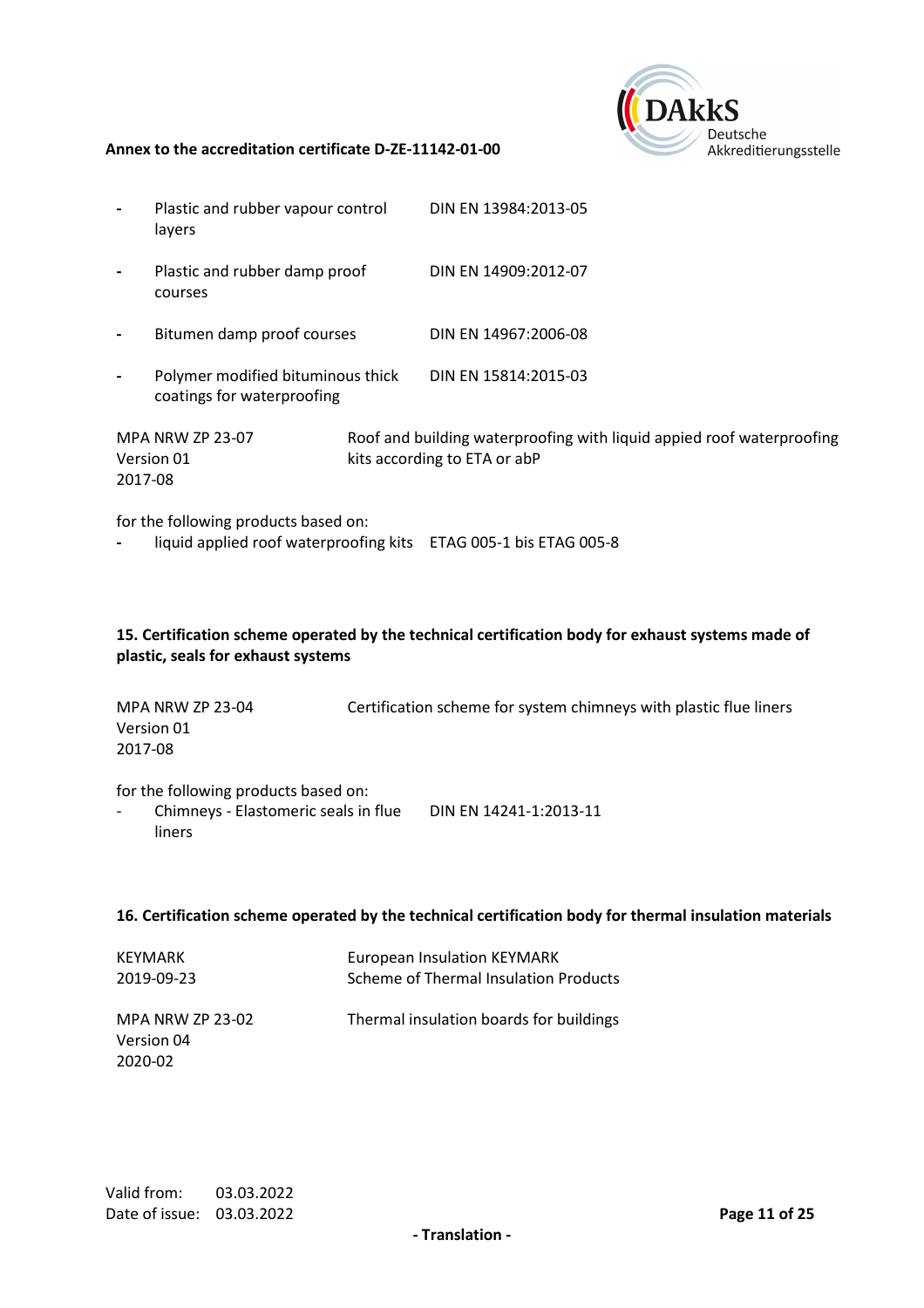

| MPA NRW ZP 23-09<br>Version 01<br>2019-12 | Loose thermal insulation materials for buildings                    |
|-------------------------------------------|---------------------------------------------------------------------|
| FIW München                               | Certification scheme for extruded polystyrene foam (XPS) insulation |
| 07.11.2019                                | boards as thermal insulation outside the waterproofing              |

**17. Certification of construction products (systems of assessment and verification of constancy of performance 1/1+) and factory production control (system 2+) within the scope of the Regulation (EU) No 305/2011 laying down harmonised conditions for the marketing of construction products (Construction Products Regulation)**

| Decision / resolution of the<br>Commission              | System <sup>1)</sup> | <b>Technical specification</b>                                                                                                                                                                                                       |  |
|---------------------------------------------------------|----------------------|--------------------------------------------------------------------------------------------------------------------------------------------------------------------------------------------------------------------------------------|--|
| 1995/467/EC<br><b>Structural bearings</b>               | $\mathbf{1}$         | EN 1337-3:2005<br>Structural bearings - Part 3: Elastomeric bearings                                                                                                                                                                 |  |
|                                                         |                      | EAD 040777-00-1201<br>Cellular glass boards as load bearing layer and thermal<br>insulation outside the waterproofing                                                                                                                |  |
| 1995/467/EC<br>Chimneys, flues and specific<br>products | $1/2+$               | EN 14471:2013+A1:2015<br>Chimneys - System chimneys with plastic flue liners -<br>Requirements and test methods                                                                                                                      |  |
|                                                         | $2+$                 | EN 1856-1:2009<br>Chimneys - Requirements for metal chimneys - Part 1:<br>System chimney products                                                                                                                                    |  |
|                                                         |                      | EN 1856-2:2009<br>Chimneys - Requirements for metal chimneys - Part 2:<br>Metal flue liners and connecting flue pipes                                                                                                                |  |
|                                                         |                      | EN 14989-1:2007<br>Chimneys - Requirements and test methods for metal<br>chimneys and material independent air supply ducts for<br>roomsealed heating applications - Part 1: Vertical air/flue<br>terminals for C6-type appliances   |  |
|                                                         |                      | EN 14989-2:2007<br>Chimneys - Requirements and test methods for metal<br>chimneys and material independent air supply ducts for<br>roomsealed heating applications - Part 2: Flue and air<br>supply ducts for room sealed appliances |  |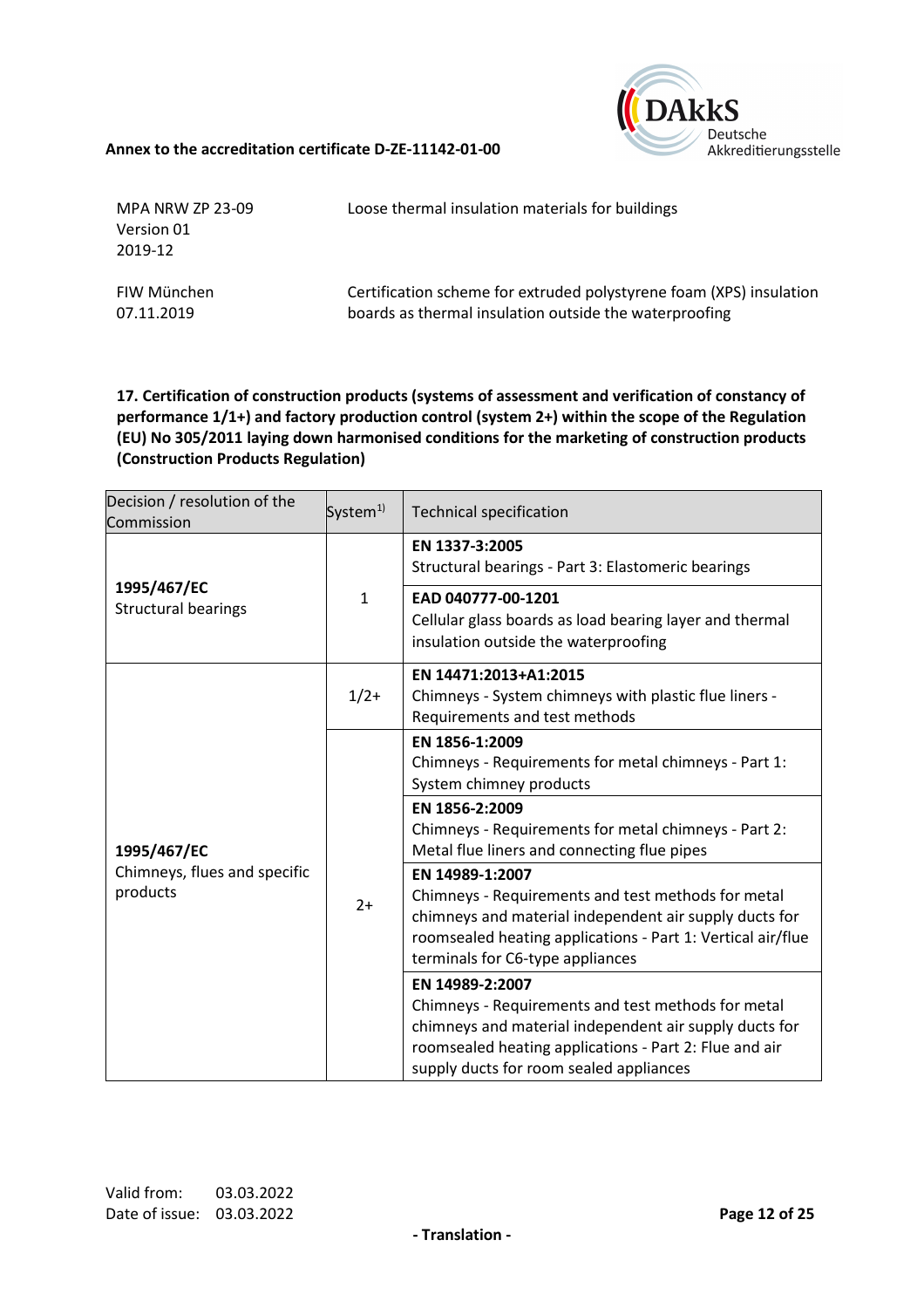

| Decision / resolution of the<br>Commission                                                                    | System $^{1)}$ | <b>Technical specification</b>                                                                                                                                                                                                                                                                                         |
|---------------------------------------------------------------------------------------------------------------|----------------|------------------------------------------------------------------------------------------------------------------------------------------------------------------------------------------------------------------------------------------------------------------------------------------------------------------------|
| 1995/467/EC<br>Chimneys, flues and specific<br>products                                                       | $2+$           | EN 16475-2:2017 <sup>2)</sup><br>Chimneys - Accessories - Part 2: Chimney fans -<br>Requirements and test methods<br>EN 16475-3:2016+A1:2018 <sup>2)</sup><br>Chimneys - Accessories - Part 3: Draught regulators,<br>standstill opening devices and combined secondary air<br>devices - Requirements and test methods |
| 1996/577/EC                                                                                                   | $\mathbf{1}$   | EN 12101-1:2005+A1:2006<br>Smoke and heat control systems - Part 1: Specification for<br>smoke barriers<br>EN 12101-2:2003<br>Smoke and heat control systems - Part 2: Natural smoke<br>and heat exhaust ventilators                                                                                                   |
| Fire alarm/detection, fixed<br>fire-fighting, fire and smoke<br>control and explosion<br>suppression products |                | EN 12101-7:2011<br>Smoke and heat control systems - Part 7: Smoke duct<br>sections<br>EN 12101-8:2011<br>Smoke and heat control systems - Part 8: Smoke control<br>dampers                                                                                                                                             |
|                                                                                                               |                | EN 15650:2010<br>Ventilation for buildings - Fire dampers                                                                                                                                                                                                                                                              |
| 1996/580/EC<br><b>Curtain wallings</b>                                                                        | $\mathbf{1}$   | EAD 330499-01-0601<br>Bonded fasteners for use in concrete                                                                                                                                                                                                                                                             |
| 1996/582/EC<br>Metal anchors for use in<br>concrete (mechanical<br>fasteners)                                 | $\mathbf{1}$   | EAD 330012-00-0601<br>Cast-in anchor with internal threaded socket<br>EAD 330232-00-0601<br>Mechanical fasteners for use in concrete                                                                                                                                                                                   |
| 1997/161/EC<br>Metal anchors for use in<br>concrete for fixing lightweight<br>systems                         | $2+$           | EAD 330075-01-0601<br><b>Elevator Lifting device</b><br>EAD 330747-00-0601<br>Fasteners for use in concrete for redundant non-structural<br>systems                                                                                                                                                                    |
| 1997/463/EC<br>Plastic anchors for use in<br>concrete and masonry                                             | $2+$           | EAD 330083-02-0601<br>Power-actuated fastener for multiple use in concrete for<br>non-structural applications.<br>EAD 330196-01-0604<br>Plastic anchors made of virgin or non-virgin material for<br>fixing of external thermal insulation composite systems<br>with rendering                                         |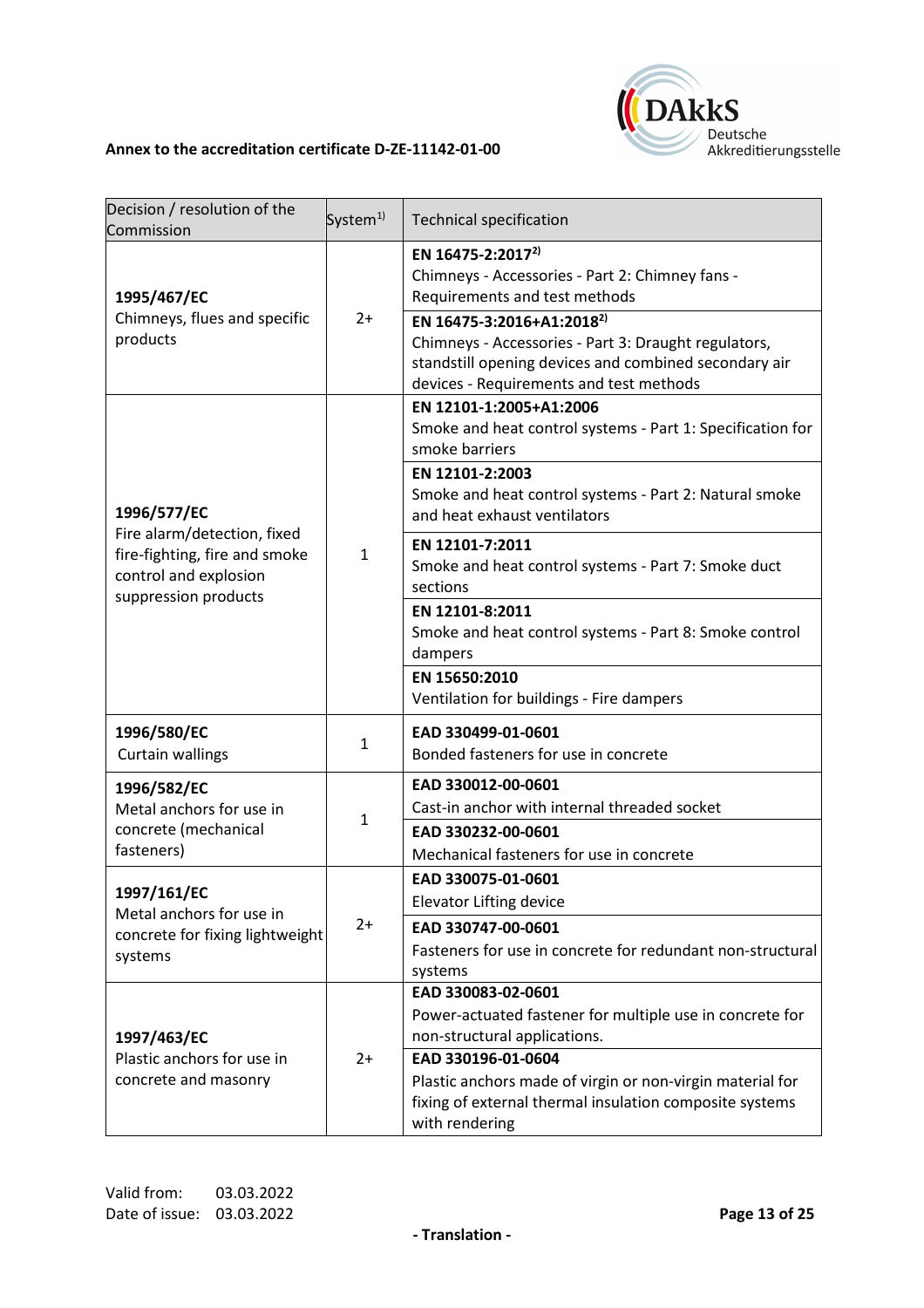

| Decision / resolution of the<br>Commission        | System <sup>1)</sup> | <b>Technical specification</b>                               |
|---------------------------------------------------|----------------------|--------------------------------------------------------------|
| 1997/463/EC                                       |                      | EAD 330284-00-0604                                           |
| Plastic anchors for use in                        | $2+$                 | Plastic anchors for redundant non-structural systems in      |
| concrete and masonry                              |                      | concrete and masonry                                         |
|                                                   |                      | ETAG 004:2013                                                |
| 1997/556/EC                                       |                      | Guideline for european technical approval of external        |
| 2001/596/EC<br><b>External thermal insulation</b> |                      | thermal insulation composite systems with rendering          |
| composite systems/kits with                       | $1/2+$               | EAD 040083-00-0404                                           |
| rendering (ETICS)                                 |                      | External Thermal Insulation Composite Systems (ETICS)        |
|                                                   |                      | with renderings                                              |
|                                                   |                      | EAD 050001-00-0301                                           |
| 1997/597/EC                                       |                      | Load bearing thermal insulating elements which form a        |
| Reinforcing and                                   |                      | thermal break between balconies and internal floors          |
| prestressing steel for                            | $1+$                 | EAD 160003-00-0301                                           |
| concrete                                          |                      | Double headed studs for the increase of punching shear       |
|                                                   |                      | resistance of flat slabs or footings and ground slabs        |
|                                                   |                      | EN 15824:2017                                                |
|                                                   | $\mathbf{1}$         | Specifications for external renders and internal plasters    |
|                                                   |                      | based on organic binders                                     |
| 1997/740/EC                                       |                      | EN 771-1:2011+A1:2015                                        |
| Masonry and related                               |                      | Specification for masonry units - Part 1: Clay masonry units |
| products                                          | $2+$                 | EN 998-2:2016                                                |
|                                                   |                      | Specification for mortar for masonry - Part 2: Masonry       |
|                                                   |                      | mortar                                                       |
|                                                   |                      | EN 13454-1:2004                                              |
|                                                   | $\mathbf{1}$         | Binders, composite binders and factory made mixtures for     |
|                                                   |                      | floor screeds based on calcium sulfate - Part 1: Definitions |
| 1997/808/EC                                       |                      | and requirements                                             |
| Floorings                                         |                      | EN 13813:2002                                                |
|                                                   |                      | Screed material and floor screeds - Screed materials -       |
|                                                   |                      | Properties and requirements (not for mastic asphalt)         |
|                                                   |                      | EN 1090-1:2009+A1:2011                                       |
|                                                   |                      | Execution of steel structures and aluminium structures -     |
|                                                   |                      | Part 1: Requirements for conformity assessment of            |
|                                                   |                      | structural components                                        |
| 1998/214/EC                                       |                      | EN 10025-1:2004                                              |
| Structural metallic products                      | $2+$                 | Hot rolled products of structural steels - Part 1: General   |
| and ancillaries                                   |                      | technical delivery conditions                                |
|                                                   |                      | EN 10088-4:2009                                              |
|                                                   |                      | Stainless steels - Part 4: Technical delivery conditions for |
|                                                   |                      | sheet/plate and strip of corrosion resisting steels for      |
|                                                   |                      | construction purposes                                        |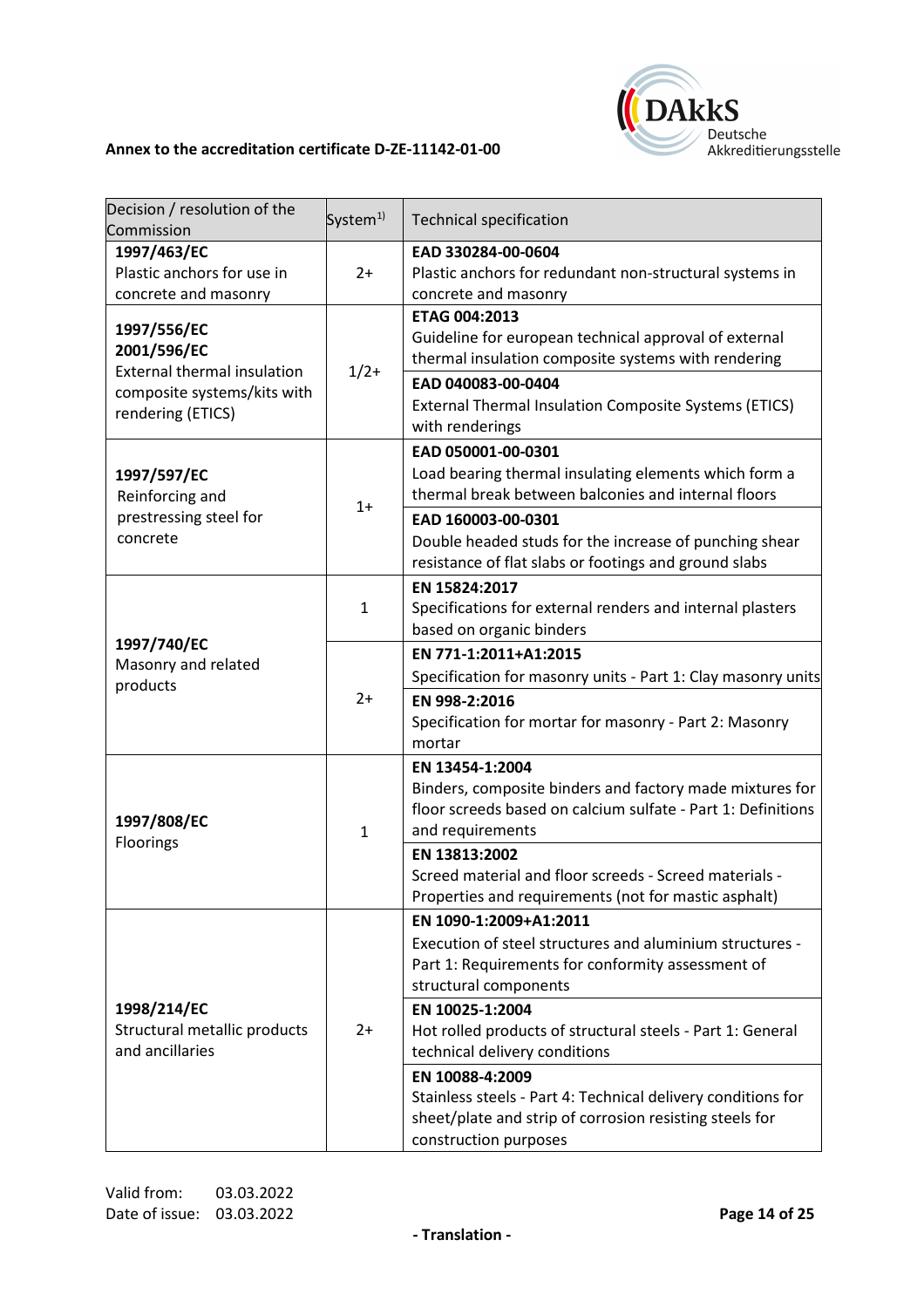

| Decision / resolution of the<br>Commission                     | System <sup>1)</sup> | <b>Technical specification</b>                                                                                                                                                               |
|----------------------------------------------------------------|----------------------|----------------------------------------------------------------------------------------------------------------------------------------------------------------------------------------------|
| 1998/214/EC<br>Structural metallic products<br>and ancillaries | $2+$                 | EN 10088-5:2009<br>Stainless steels - Part 5: Technical delivery conditions for<br>bars, rods, wire, sections and bright products of corrosion<br>resisting steels for construction purposes |
|                                                                |                      | EN 10210-1:2006<br>Hot finished structural hollow sections of non-alloy and<br>fine grain steels - Part 1: Technical delivery conditions                                                     |
|                                                                |                      | EN 10219-1:2006<br>Cold formed welded structural hollow sections of non-<br>alloy and fine grain steels - Part 1: Technical delivery<br>conditions                                           |
|                                                                |                      | EN 10340:2007 + AC:2008<br>Steel castings for structural uses                                                                                                                                |
|                                                                |                      | EN 10343:2009<br>Steels for quenching and tempering for construction<br>purposes - Technical delivery conditions                                                                             |
|                                                                |                      | EN 14399-1:2015<br>High-strength structural bolting assemblies for preloading<br>- Part 1: General requirements                                                                              |
|                                                                |                      | EN 15048-1:2007<br>Non-preloaded structural bolting assemblies - Part 1:<br>General requirements                                                                                             |
|                                                                |                      | EN 15088:2005<br>Aluminium and aluminium alloys - Structural products for<br>construction works - Technical conditions for inspection<br>and delivery                                        |
|                                                                |                      | EAD 200032-00-0602                                                                                                                                                                           |
|                                                                |                      | Prefabricated tension rod systems with special end<br>connectors                                                                                                                             |
|                                                                |                      | EAD 200043-01-0103                                                                                                                                                                           |
|                                                                |                      | Pile pipes made of ductile iron                                                                                                                                                              |
|                                                                |                      | EAD 200059-00-0302                                                                                                                                                                           |
|                                                                |                      | Steel components for pallet racking systems                                                                                                                                                  |
|                                                                |                      | EAD 330667-00-0602                                                                                                                                                                           |
|                                                                |                      | Hot-rolled mounting channel                                                                                                                                                                  |
| 1998/456/EC                                                    |                      | EAD 160004-00-0301<br>Post-tensioning systems for prestressing of structures                                                                                                                 |
| Post-tensioning kits for the<br>prestressing of structures     | $1+$                 | EAD 160027-00-0301<br>Special filling products for post-tensioning kits                                                                                                                      |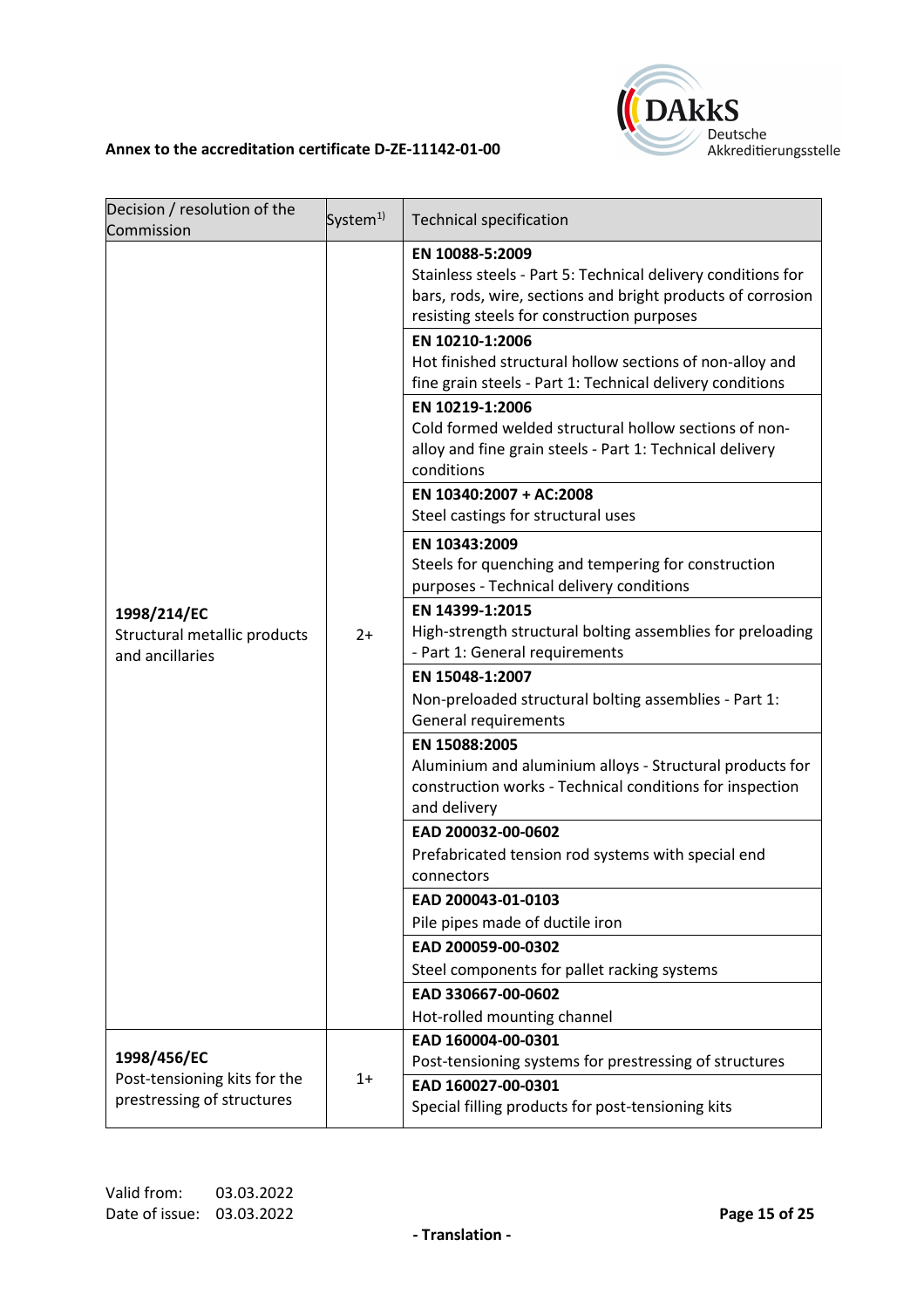

| Decision / resolution of the<br>Commission                                         | System <sup>1)</sup> | <b>Technical specification</b>                                                                                                                                                                                                                                                                                                                                                       |
|------------------------------------------------------------------------------------|----------------------|--------------------------------------------------------------------------------------------------------------------------------------------------------------------------------------------------------------------------------------------------------------------------------------------------------------------------------------------------------------------------------------|
| 1998/598/EC<br>2002/592/EC<br>Aggregates for uses with high<br>safety requirements | $2+$                 | EN 13055-1:2002+AC:2004<br>Lightweight aggregates - Part 1: Lightweight aggregates for<br>concrete, mortar and grout<br>EN 13055-2:2004<br>Lightweight aggregates - Part 2: Lightweight aggregates for<br>bituminous mixtures and surface treatments and for<br>unbound and bound applications                                                                                       |
| 1999/90/EC<br>Membranes                                                            | $2+$                 | EN 13707:2004+A2:2009<br>Flexible sheets for waterproofing - Reinforced bitumen<br>sheets for roof waterproofing - Definitions and<br>characteristics<br>EN 13956:2012<br>Flexible sheets for waterproofing - Plastic and rubber<br>sheets for roof waterproofing - Definitions and                                                                                                  |
|                                                                                    |                      | characteristics<br>EN 13967:2012<br>Flexible sheets for waterproofing - Plastic and rubber<br>damp proof sheets including plastic and rubber basement<br>tanking sheet - Definitions and characteristics<br>EN 13969:2004+A1:2006<br>Flexible sheets for waterproofing - Bitumen damp proof<br>sheets including bitumen basement tanking sheets -<br>Definitions and characteristics |
| 1999/91/EC<br>Thermal insulating products                                          | 1                    | EN 13162:2012+A1:2015<br>Thermal insulation products for buildings - Factory made<br>mineral wool (MW) products - Specification                                                                                                                                                                                                                                                      |
|                                                                                    |                      | EN 13163:2012+A1:2015<br>Thermal insulation products for buildings - Factory made<br>expanded polystyrene (EPS) products - Specification                                                                                                                                                                                                                                             |
|                                                                                    |                      | EN 13164:2012+A1:2015<br>Thermal insulation products for buildings - Factory made<br>extruded polystyrene foam (XPS) products - Specification<br>EN 13165:2012+A2:2016<br>Thermal insulation products for buildings - Factory made<br>rigid polyurethane foam (PU) products - Specification<br>EN 13166:2012+A2:2016<br>Thermal insulation products for buildings - Factory made     |
|                                                                                    |                      | phenolic foam (PF) products - Specification                                                                                                                                                                                                                                                                                                                                          |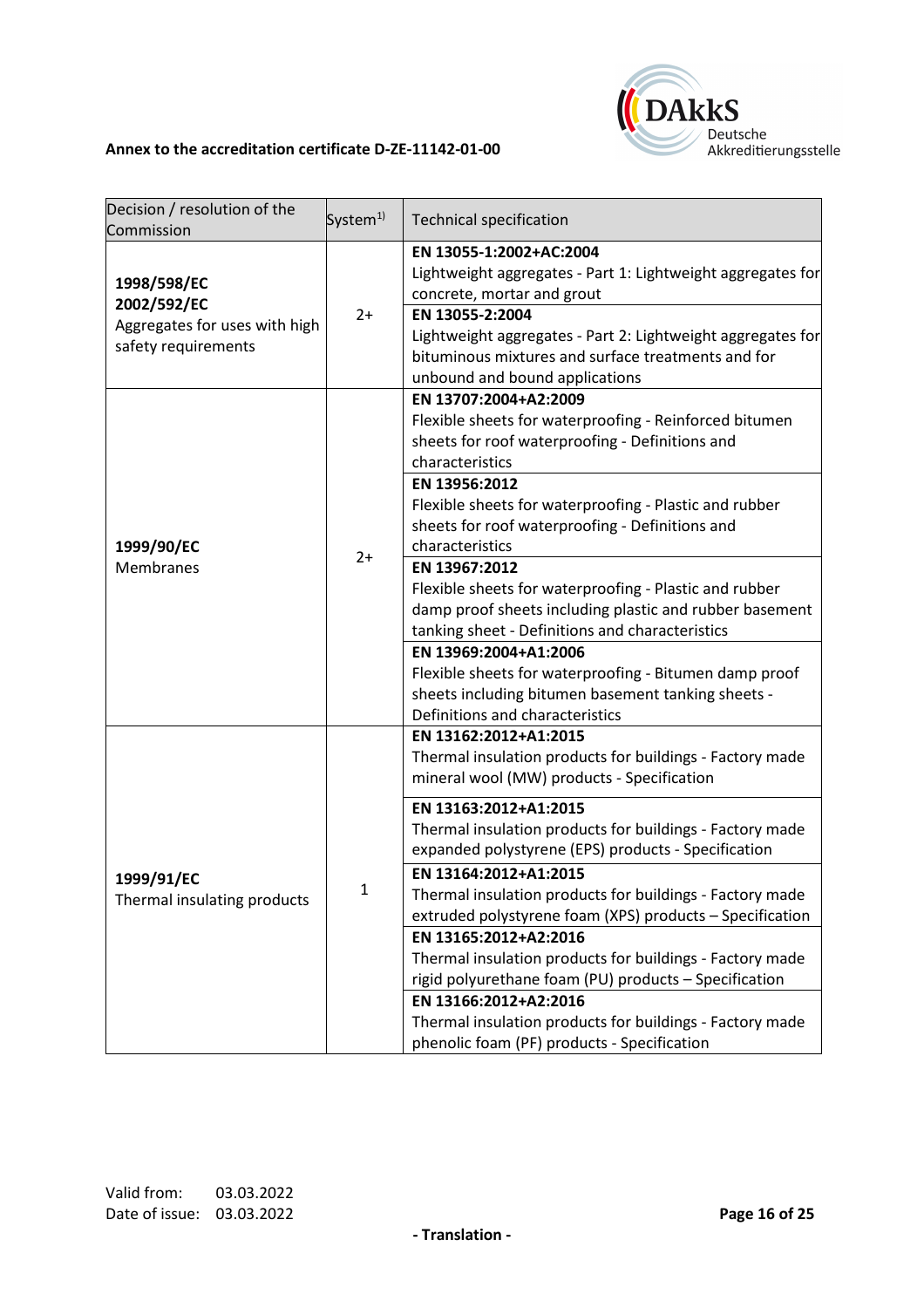

| Decision / resolution of the | System <sup>1)</sup> | <b>Technical specification</b>                                |
|------------------------------|----------------------|---------------------------------------------------------------|
| Commission                   |                      |                                                               |
|                              |                      | EN 13167:2012+A1:2015                                         |
|                              |                      | Thermal insulation products for buildings - Factory made      |
|                              |                      | cellular glass (CG) products - Specification                  |
|                              |                      | EN 13168:2012+A1:2015                                         |
|                              |                      | Thermal insulation products for buildings - Factory made      |
|                              |                      | wood wool (WW) products - Specification                       |
|                              |                      | EN 13169:2012+A1:2015                                         |
|                              |                      | Thermal insulation products for buildings - Factory made      |
|                              |                      | expanded perlite board (EPB) products - Specification         |
|                              |                      | EN 13170:2012+A1:2015                                         |
|                              |                      | Thermal insulation products for buildings - Factory made      |
|                              |                      | products of expanded cork (ICB) - Specification               |
|                              |                      | EN 13171:2012+A1:2015                                         |
|                              |                      | Thermal insulation products for buildings - Factory made      |
|                              | 1                    | wood fibre (WF) products - Specification                      |
|                              |                      | EN 14063-1:2004+AC:2006                                       |
|                              |                      | Thermal insulation materials and products - In-situ formed    |
| 1999/91/EC                   |                      | expanded clay lightweight aggregate products (LWA) - Part     |
| Thermal insulating products  |                      | 1: Specification for the loose-fill products before           |
|                              |                      | installation                                                  |
|                              |                      | EN 14064-1:2010                                               |
|                              |                      | Thermal insulation products for buildings - In-situ formed    |
|                              |                      | loose-fill mineral wool (MW) products - Part 1:               |
|                              |                      | Specification for the loose-fill products before installation |
|                              |                      | EN 14303:2009+A1:2013                                         |
|                              |                      | Thermal insulation products for building equipment and        |
|                              |                      | industrial installations - Factory made mineral wool (MW)     |
|                              |                      | products - Specification                                      |
|                              |                      | EN 14304:2009+A1:2013                                         |
|                              |                      | Thermal insulation products for building equipment and        |
|                              |                      | industrial installations - Factory made flexible elastomeric  |
|                              |                      | foam (FEF) products - Specification                           |
|                              |                      | EN 14305:2009+A1:2013                                         |
|                              |                      | Thermal insulation products for building equipment and        |
|                              |                      | industrial installations - Factory made cellular glass (CG)   |
|                              |                      | products - Specification                                      |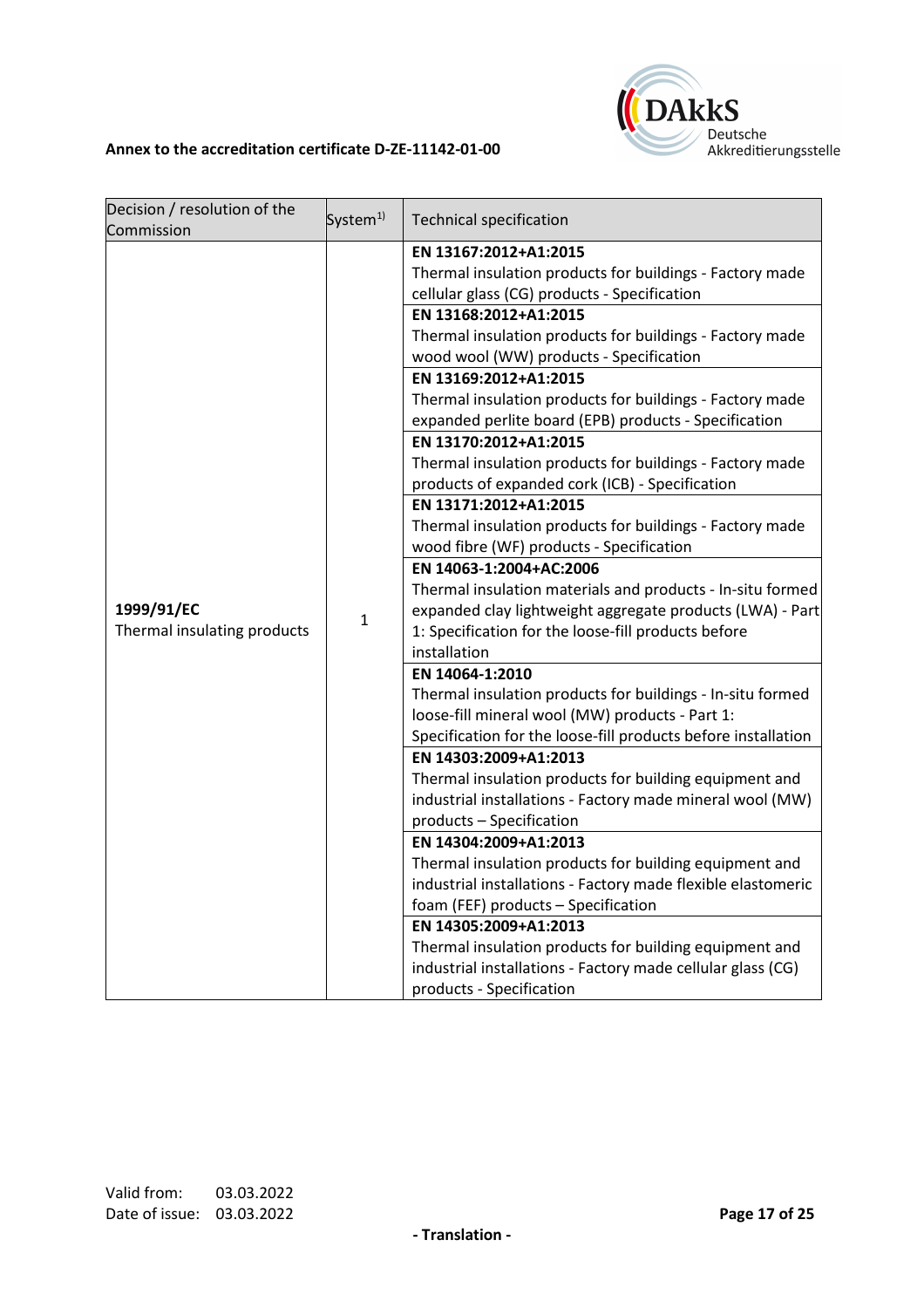

| Decision / resolution of the<br>Commission<br>1999/91/EC<br>Thermal insulating products | System <sup>1)</sup><br>$\mathbf{1}$ | <b>Technical specification</b><br>EN 14306:2009+A1:2013<br>Thermal insulation products for building equipment and<br>industrial installations - Factory made calcium silicate (CS)<br>products - Specification<br>EN 14307:2009+A1:2013<br>Thermal insulation products for building equipment and<br>industrial installations - Factory made extruded<br>polystyrene foam (XPS) products - Specification<br>EN 14308:2009+A1:2013<br>Wärmedämmstoffe für die technische Gebäudeausrüstung<br>und für betriebstechnische Anlagen in der Industrie -<br>Werkmäßig hergestellte Produkte aus Polyurethan-<br>Hartschaum (PUR) und Polyisocyanurat-Schaum (PIR) -<br>Spezifikation<br>EN 14309:2009+A1:2013<br>Thermal insulation products for building equipment and<br>industrial installations - Factory made rigid polyurethane<br>foam (PUR) and polyisocyanurate foam (PIR) products -<br>Specification<br>EN 14313:2009+A1:2013<br>Thermal insulation products for building equipment and<br>industrial installations - Factory made polyethylene foam<br>(PEF) products - Specification<br>EN 14314:2009+A1:2013<br>Thermal insulation products for building equipment and<br>industrial installations - Factory made phenolic foam (PF) |
|-----------------------------------------------------------------------------------------|--------------------------------------|----------------------------------------------------------------------------------------------------------------------------------------------------------------------------------------------------------------------------------------------------------------------------------------------------------------------------------------------------------------------------------------------------------------------------------------------------------------------------------------------------------------------------------------------------------------------------------------------------------------------------------------------------------------------------------------------------------------------------------------------------------------------------------------------------------------------------------------------------------------------------------------------------------------------------------------------------------------------------------------------------------------------------------------------------------------------------------------------------------------------------------------------------------------------------------------------------------------------------------------------|
|                                                                                         |                                      | products - Specification<br>EN 14315-1:2013<br>Thermal insulating products for buildings - In-situ formed<br>sprayed rigid polyurethane (PUR) and polyisocyanurate<br>(PIR) foam products - Part 1: Specification for the rigid<br>foam spray system before installation<br>EN 14316-1:2004<br>Thermal insulation products for buildings - In-situ thermal<br>insulation formed from expanded perlite (EP) products -<br>Part 1: Specification for bonded and loose-fill products<br>before installation<br>EN 14317-1:2004<br>Thermal insulation products for buildings - In-situ thermal<br>insulation formed from exfoliated vermiculite (EV)<br>products - Part 1: Specification for bonded and loose-fill<br>products before installation                                                                                                                                                                                                                                                                                                                                                                                                                                                                                               |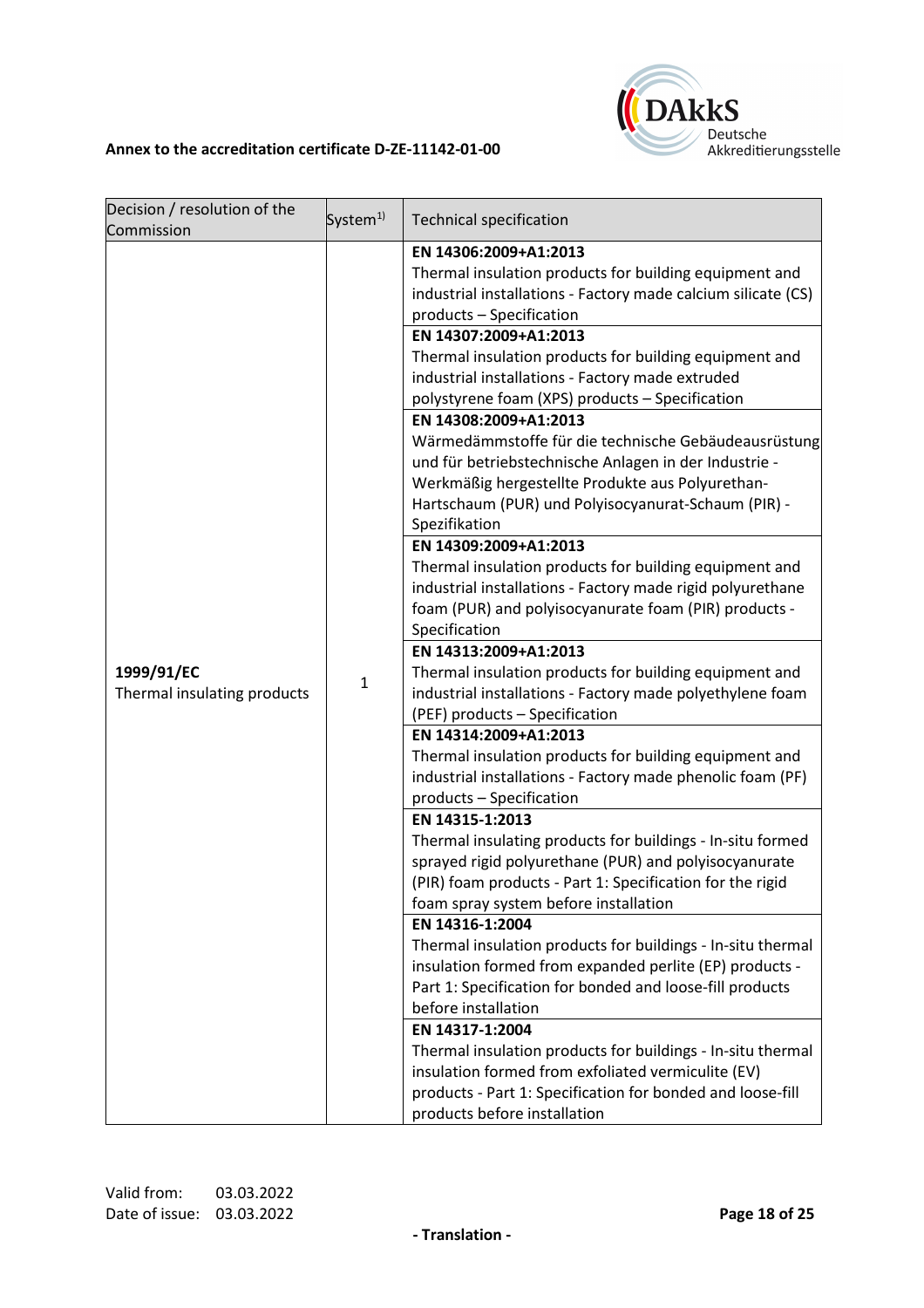

| Decision / resolution of the | System <sup>1)</sup> | <b>Technical specification</b>                                                                                                                                                                                                                                                                                                                                                                                                                                                                                                    |
|------------------------------|----------------------|-----------------------------------------------------------------------------------------------------------------------------------------------------------------------------------------------------------------------------------------------------------------------------------------------------------------------------------------------------------------------------------------------------------------------------------------------------------------------------------------------------------------------------------|
| Commission                   |                      |                                                                                                                                                                                                                                                                                                                                                                                                                                                                                                                                   |
|                              |                      | EN 15101-1:2013+A1:2019 <sup>2)</sup><br>Thermal insulation products for buildings - In-situ formed<br>loose fill cellulose (LFCI) products - Part 1: Specification for<br>the products before installation                                                                                                                                                                                                                                                                                                                       |
|                              |                      | EN 15599-1:2010<br>Thermal insulation products for building equipment and<br>industrial installations - In-situ thermal insulation formed<br>from expanded perlite (EP) products - Part 1: Specification<br>for bonded and loose-fill products before installation<br>EN 15600-1:2010<br>Thermal insulation products for building equipment and<br>industrial installations - In-situ thermal insulation formed<br>from exfoliated vermiculite (EV) products - Part 1:<br>Specification for bonded and loose-fill products before |
|                              |                      | installation                                                                                                                                                                                                                                                                                                                                                                                                                                                                                                                      |
|                              |                      | EN 16069:2012+A1:2015                                                                                                                                                                                                                                                                                                                                                                                                                                                                                                             |
|                              | $\mathbf 1$          | Thermal insulation products for buildings - Factory made<br>products of polyethylene foam (PEF) - Specification                                                                                                                                                                                                                                                                                                                                                                                                                   |
| 1999/91/EC                   |                      | EAD 040005-00-1201                                                                                                                                                                                                                                                                                                                                                                                                                                                                                                                |
| Thermal insulating products  |                      | Factory-made thermal and/or acoustic insulation products                                                                                                                                                                                                                                                                                                                                                                                                                                                                          |
|                              |                      | made of vegetable or anymal fibres                                                                                                                                                                                                                                                                                                                                                                                                                                                                                                |
|                              |                      | EAD 040010-00-1201                                                                                                                                                                                                                                                                                                                                                                                                                                                                                                                |
|                              |                      | Insulation product made of expanded perlite (EPB)                                                                                                                                                                                                                                                                                                                                                                                                                                                                                 |
|                              |                      | EAD 040011-00-1201                                                                                                                                                                                                                                                                                                                                                                                                                                                                                                                |
|                              |                      | Vacuum insulation panels (VIP) with factory applied<br>protection layers                                                                                                                                                                                                                                                                                                                                                                                                                                                          |
|                              |                      | EAD 040012-00-1201                                                                                                                                                                                                                                                                                                                                                                                                                                                                                                                |
|                              |                      | Thermal insulation board made of mineral material                                                                                                                                                                                                                                                                                                                                                                                                                                                                                 |
|                              |                      | EAD 040037-00-1201                                                                                                                                                                                                                                                                                                                                                                                                                                                                                                                |
|                              |                      | Low lambda composite boards made of mineral wool<br>fibres and aerogel additives                                                                                                                                                                                                                                                                                                                                                                                                                                                  |
|                              |                      | EAD 040138-01-1201                                                                                                                                                                                                                                                                                                                                                                                                                                                                                                                |
|                              |                      | In-situ formed loose fill thermal and/or acoustic insulation<br>products made of vegetable fibres                                                                                                                                                                                                                                                                                                                                                                                                                                 |
|                              |                      | EAD 040461-00-1201                                                                                                                                                                                                                                                                                                                                                                                                                                                                                                                |
|                              |                      | In-situ formed loose fill thermal and/or acoustic insulation<br>products made of vegetable fibres                                                                                                                                                                                                                                                                                                                                                                                                                                 |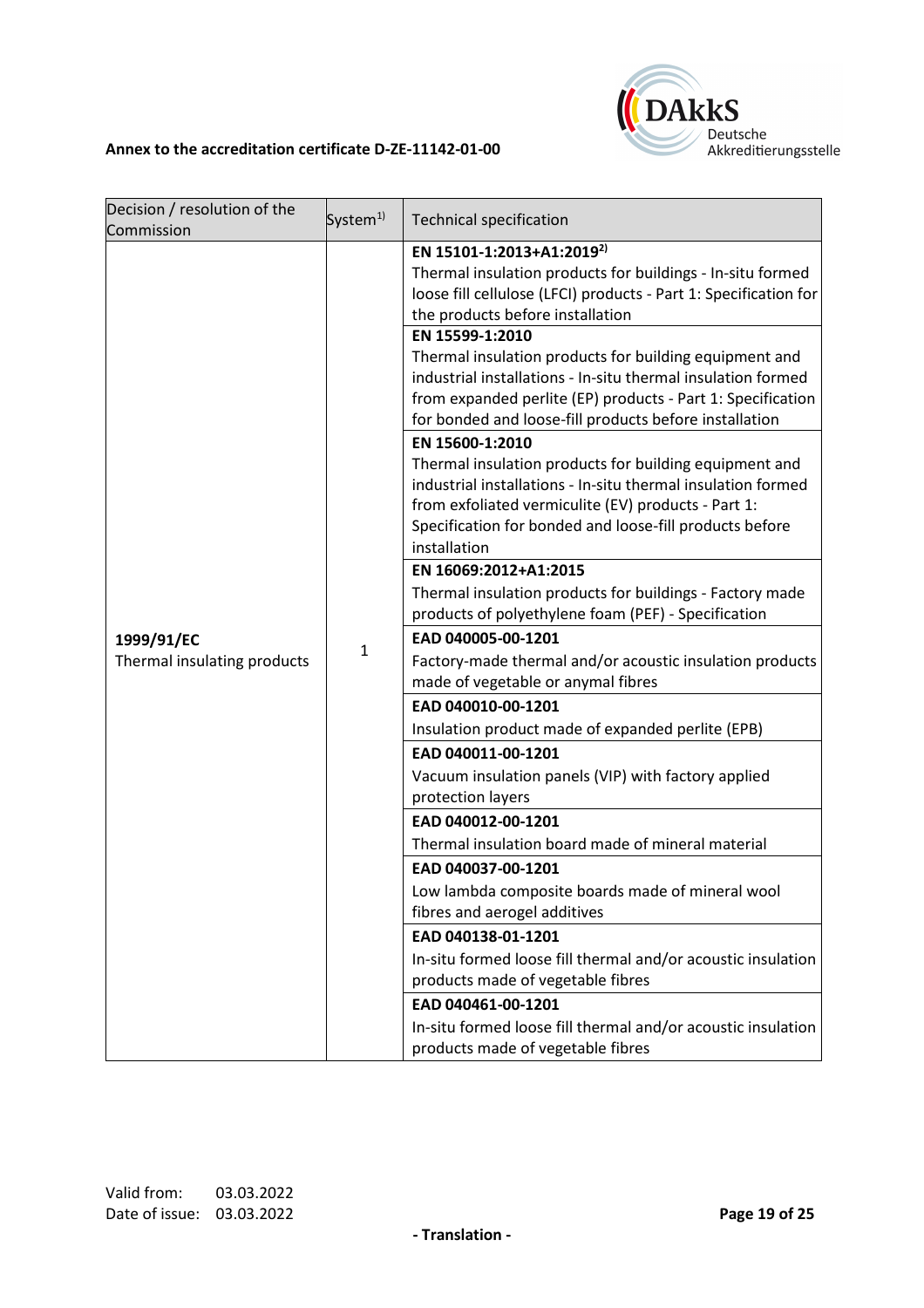

| Decision / resolution of the<br>Commission                                                               | System <sup>1)</sup> | <b>Technical specification</b>                                                                                                                                   |
|----------------------------------------------------------------------------------------------------------|----------------------|------------------------------------------------------------------------------------------------------------------------------------------------------------------|
| 1999/91/EC<br>Thermal insulating products                                                                | $\mathbf{1}$         | EAD 040635-00-1201<br>Thermal and/or sound insulation based on bound<br>expanded polystyrene bulk material                                                       |
|                                                                                                          |                      | EAD 040650-00-1201<br>Extruded polystyrene foam boards as load bearing layer<br>and/or thermal insulation outside the waterproofing<br>EAD 040729-00-1201        |
|                                                                                                          |                      | Thermal Insulation made of loose mineral wool                                                                                                                    |
|                                                                                                          |                      | EAD 040773-00-1201<br>Expanded polystyrene foam boards as load bearing layer<br>and thermal insulation outside the waterproofing                                 |
| 1999/93/EC<br>2011/246/EC<br>Doors, windows, shutters,<br>blinds, gates and related<br>building hardware | $\mathbf{1}$         | EN 179:2008<br>Building hardware - Emergency exit devices operated by a<br>lever handle or push pad, for use on escape routes -<br>Requirements and test methods |
|                                                                                                          |                      | EN 1125:2008<br>Building hardware - Panic exit devices operated by a<br>horizontal bar, for use on escape routes - Requirements<br>and test methods              |
|                                                                                                          |                      | EN 1154:1996+A1:2002+AC:2006<br>Building hardware - Controlled door closing devices -<br>Requirements and test methods                                           |
|                                                                                                          |                      | EN 1155:1997+A1:2002+AC:2006<br>Building hardware - Electrically powered hold-open<br>devices for swing doors - Requirements and test methods                    |
|                                                                                                          |                      | EN 1158: 1997+A1:2002+AC:2006<br>Building hardware - Door coordinator devices -<br>Requirements and test methods                                                 |
|                                                                                                          |                      | EN 1935:2002+AC:2003<br>Building hardware - Single-axis hinges - Requirements and<br>test methods                                                                |
|                                                                                                          |                      | EN 12209:2003+AC:2005<br>Building hardware - Mechanically operated locks and<br>locking plates - Requirements and test methods                                   |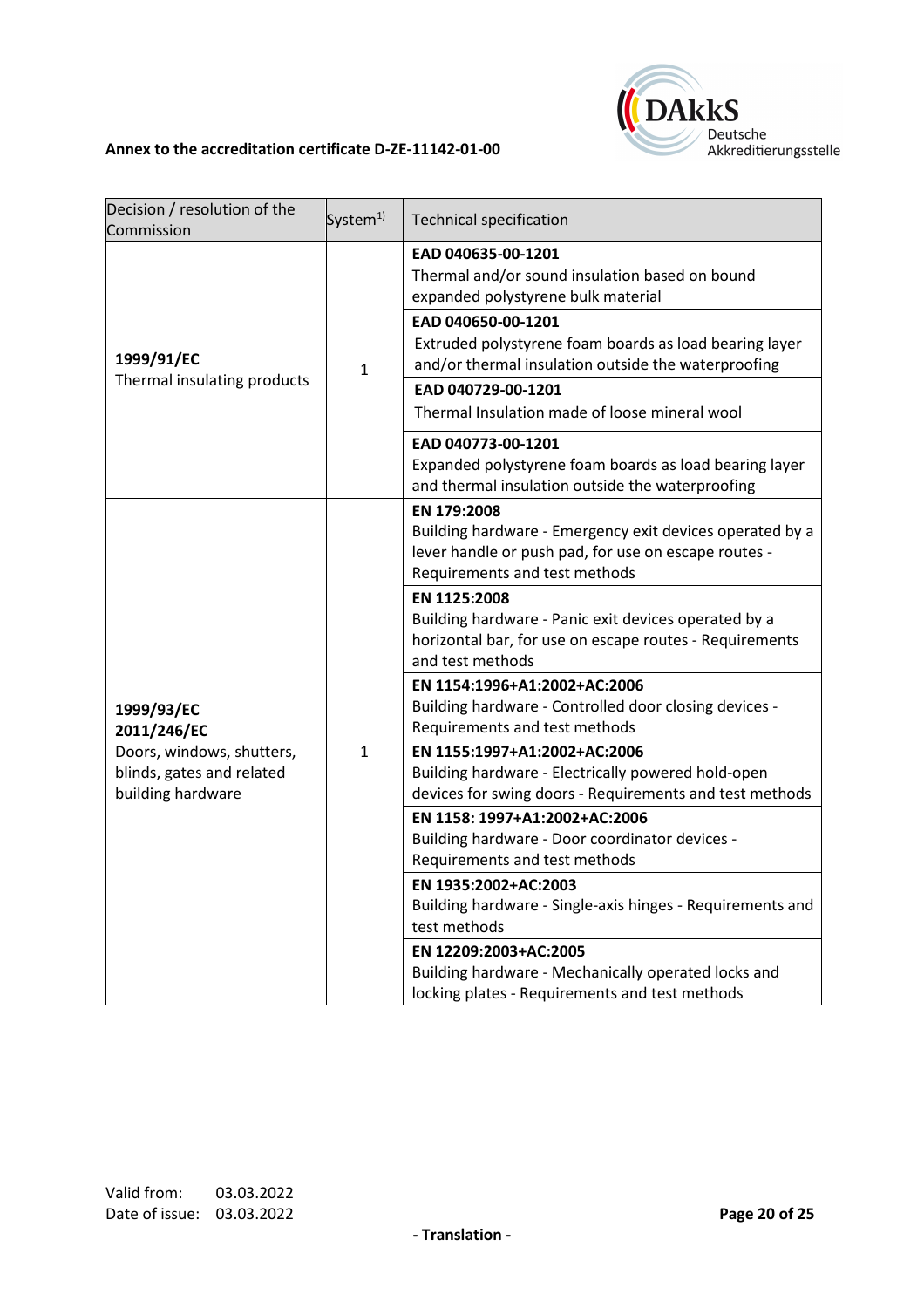

| Decision / resolution of the<br>Commission                                           | System <sup>1)</sup> | <b>Technical specification</b>                                                                                                                                                                                  |
|--------------------------------------------------------------------------------------|----------------------|-----------------------------------------------------------------------------------------------------------------------------------------------------------------------------------------------------------------|
| 1999/93/EC                                                                           | $\mathbf{1}$         | EN 14846:2008<br>Building hardware - Locks and latches -<br>Electromechanically operated locks and striking plates -<br>Requirements and test methods                                                           |
|                                                                                      |                      | EN 14351-1:2006+A2:2016<br>Windows and doors - Product standard, performance<br>characteristics - Part 1: Windows and external pedestrian<br>doorsets                                                           |
| 2011/246/EC<br>Doors, windows, shutters,<br>blinds, gates and related                |                      | EN 14351-2:2018 <sup>2)</sup><br>Windows and doors - Product standard, performance<br>characteristics - Part 2: Internal pedestrian doorsets                                                                    |
| building hardware                                                                    |                      | EN 16034:2014<br>Pedestrian doorsets, industrial, commercial, garage doors<br>and openable windows - Product standard, performance<br>characteristics - Fire resistance and/or smoke control<br>characteristics |
|                                                                                      |                      | EAD 020029-00-1102<br>Internal pedestrian fire resisting and/or smoke control<br>single or double leaf doorsets made of steel                                                                                   |
| 1999/94/EC<br>Precast normal/lightweight/<br>autoclaved aerated concrete<br>products | $2+$                 | EN 1168:2005+A3:2011<br>Precast concrete products - Hollow core slabs                                                                                                                                           |
|                                                                                      |                      | EN 12794:2005+A1:2007+AC:2008<br>Precast concrete products - Foundation piles                                                                                                                                   |
|                                                                                      |                      | EN 13224:2011<br>Precast concrete products - Ribbed floor elements                                                                                                                                              |
|                                                                                      |                      | EN 13225:2013<br>Precast concrete products - Linear structural elements                                                                                                                                         |
|                                                                                      |                      | EN 13693:2004+A1:2009<br>Precast concrete products - Special roof elements                                                                                                                                      |
|                                                                                      |                      | EN 13747:2005+A2:2010<br>Precast concrete products - Floor plates for floor systems                                                                                                                             |
|                                                                                      |                      | EN 14843:2007<br>Precast concrete products - Stairs                                                                                                                                                             |
|                                                                                      |                      | EN 14844:2006+A2:2011<br>Precast concrete products - Box culverts                                                                                                                                               |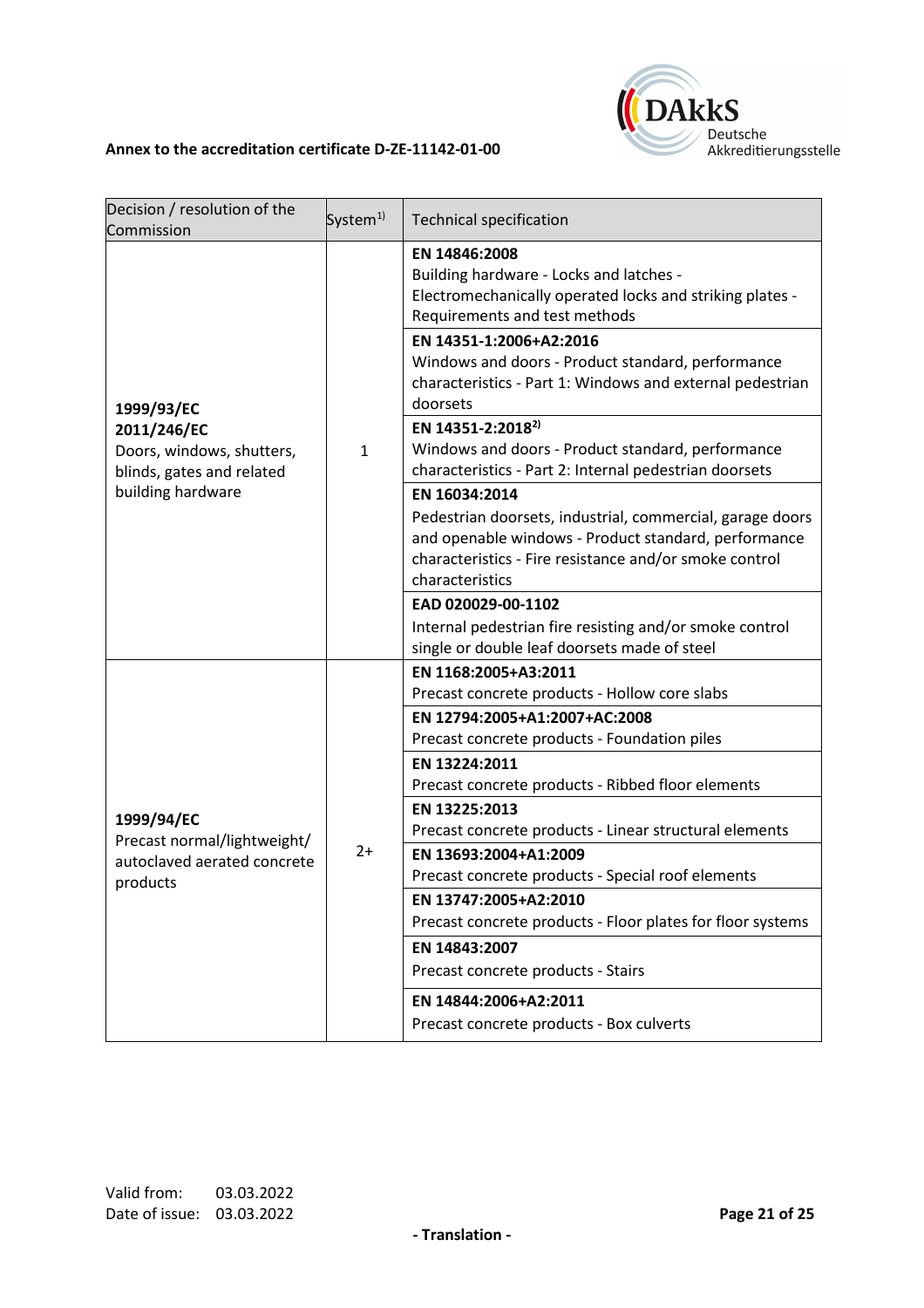

| Decision / resolution of the<br>Commission                                           | System <sup>1)</sup> | <b>Technical specification</b>                                                                                                                                                                                                                                                                                                                                                                                                                                                                                                                            |
|--------------------------------------------------------------------------------------|----------------------|-----------------------------------------------------------------------------------------------------------------------------------------------------------------------------------------------------------------------------------------------------------------------------------------------------------------------------------------------------------------------------------------------------------------------------------------------------------------------------------------------------------------------------------------------------------|
| 1999/94/EC<br>Precast normal/lightweight/<br>autoclaved aerated concrete<br>products | $2+$                 | EN 14991:2007<br>Precast concrete products - Foundation elements                                                                                                                                                                                                                                                                                                                                                                                                                                                                                          |
|                                                                                      |                      | EN 14992:2007+A1:2012<br>Precast concrete products - Wall elements                                                                                                                                                                                                                                                                                                                                                                                                                                                                                        |
|                                                                                      |                      | EN 15050:2007+A1:2012<br>Precast concrete products - Bridge elements                                                                                                                                                                                                                                                                                                                                                                                                                                                                                      |
|                                                                                      |                      | EN 15258:2008<br>Precast concrete products - Retaining wall elements                                                                                                                                                                                                                                                                                                                                                                                                                                                                                      |
| 1999/454/EC                                                                          | $\mathbf{1}$         | EAD 350003-00-1109<br>Kit for fire resistant service ducts consisting of pre-<br>fabricated connection pieces (made of mechanically pre-<br>coated steel sheet) and accessories                                                                                                                                                                                                                                                                                                                                                                           |
| Fire stopping, fire sealing and<br>fire protection products                          |                      | EAD 350141-00-1106<br>Linear joint and gap seals<br>EAD 350454-00-1104                                                                                                                                                                                                                                                                                                                                                                                                                                                                                    |
|                                                                                      |                      | Fire stopping and fire sealing products - Penetration seals                                                                                                                                                                                                                                                                                                                                                                                                                                                                                               |
|                                                                                      | $1+$                 | EN 450-1:2012<br>Fly ash for concrete - Part 1: Definition, specifications and<br>conformity criteria                                                                                                                                                                                                                                                                                                                                                                                                                                                     |
|                                                                                      |                      | EN 14889-1:2006<br>Fibres for concrete - Part 1: Steel fibres - Definitions,<br>specifications and conformity                                                                                                                                                                                                                                                                                                                                                                                                                                             |
| 1999/469/EC<br>Products related to concrete,<br>mortar and grout                     | $2+$                 | EN 934-2:2009+A1:2012<br>Admixtures for concrete, mortar and grout - Part 2:<br>Concrete admixtures - Definitions, requirements,<br>conformity, marking and labelling<br>EN 934-3:2009+A1:2012<br>Admixtures for concrete, mortar and grout - Part 3:<br>Admixtures for masonry mortar - Definitions,<br>requirements, conformity and marking and labelling<br>EN 934-4:2009<br>Admixtures for concrete, mortar and grout - Part 4:<br>Admixtures for grout for prestressing tendons -<br>Definitions, requirements, conformity, marking and<br>labelling |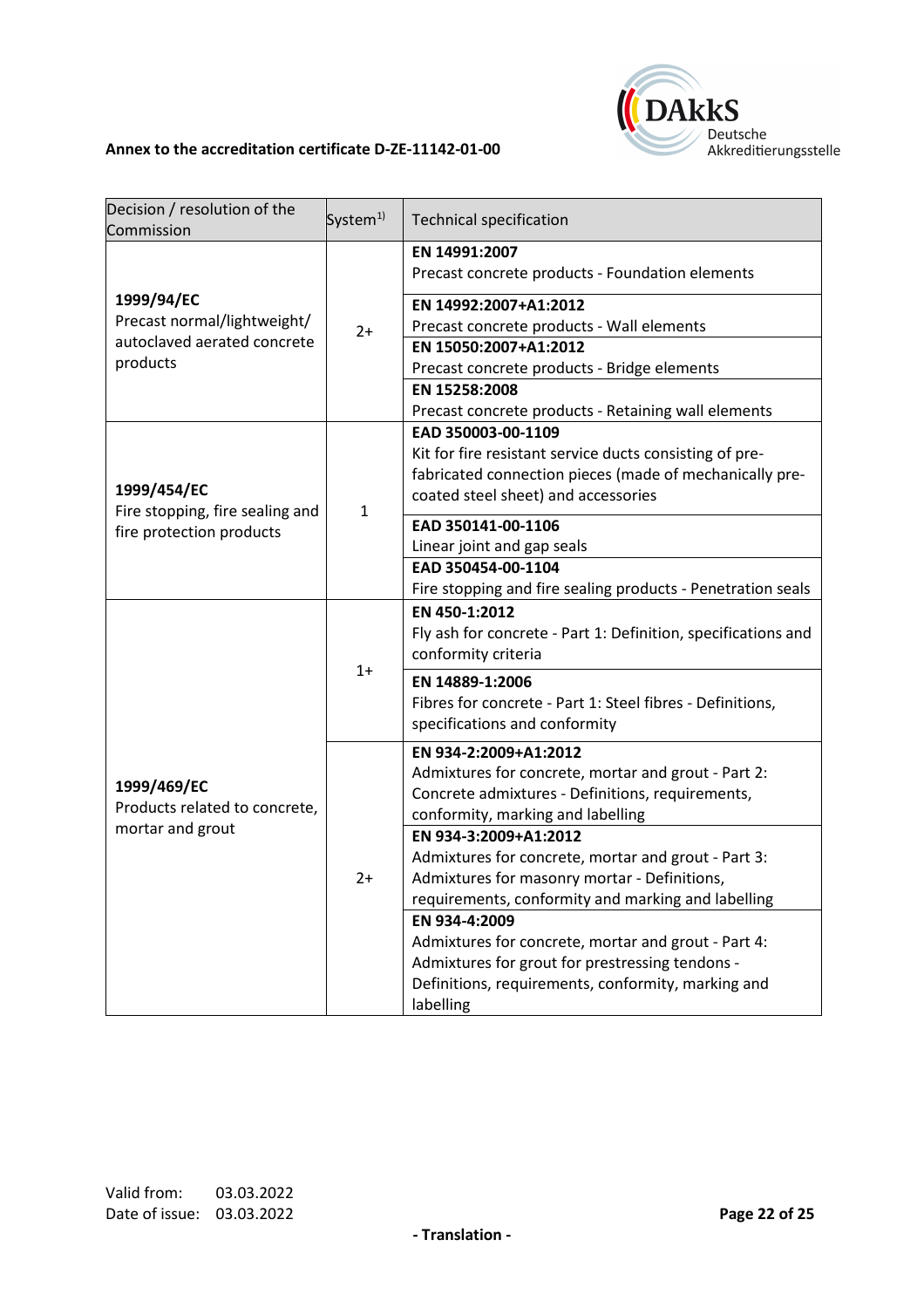

| Decision / resolution of the                                     | System <sup>1)</sup> | <b>Technical specification</b>                                                                                                                                                                                                                                                                                                                                                                                |
|------------------------------------------------------------------|----------------------|---------------------------------------------------------------------------------------------------------------------------------------------------------------------------------------------------------------------------------------------------------------------------------------------------------------------------------------------------------------------------------------------------------------|
| Commission                                                       |                      |                                                                                                                                                                                                                                                                                                                                                                                                               |
| 1999/469/EC<br>Products related to concrete,<br>mortar and grout | $2+$                 | EN 934-5:2007<br>Admixtures for concrete, mortar and grout - Part 5:<br>Admixtures for sprayed concrete - Definitions,<br>requirements, conformity, marking and labelling<br>EN 1504-2:2004<br>Products and systems for the protection and repair of<br>concrete structures - Definitions, requirements, quality<br>control and evaluation of conformity - Part 2: Surface<br>protection systems for concrete |
|                                                                  |                      | EN 1504-3:2005<br>Products and systems for the protection and repair of<br>concrete structures - Definitions, requirements, quality<br>control and evaluation of conformity - Part 3: Structural<br>and non-structural repair                                                                                                                                                                                 |
|                                                                  |                      | EN 1504-4:2004<br>Products and systems for the protection and repair of<br>concrete structures - Definitions, requirements, quality<br>control and evaluation of conformity - Part 4: Structural<br>bonding                                                                                                                                                                                                   |
|                                                                  |                      | EN 1504-5:2004<br>Products and systems for the protection and repair of<br>concrete structures - Definitions, requirements, quality<br>control and evaluation of conformity - Part 5: Concrete<br>injection                                                                                                                                                                                                   |
|                                                                  |                      | EN 1504-6:2006<br>Products and systems for the protection and repair of<br>concrete structures - Definitions, requirements, quality<br>control and evaluation of conformity - Part 6: Anchoring of<br>reinforcing steel bar                                                                                                                                                                                   |
|                                                                  |                      | EN 1504-7:2006<br>Products and systems for the protection and repair of<br>concrete structures - Definitions, requirements, quality<br>control and evaluation of conformity - Part 7:<br>Reinforcement corrosion protection                                                                                                                                                                                   |
| 2000/273/EC                                                      |                      | EAD 330008-02-0601                                                                                                                                                                                                                                                                                                                                                                                            |
| Seven products for European<br><b>Technical Approvals</b>        | $\mathbf{1}$         | Anchor channels                                                                                                                                                                                                                                                                                                                                                                                               |
| 2000/606/EC                                                      |                      | EAD 160129-00-0301                                                                                                                                                                                                                                                                                                                                                                                            |
| Six products for European<br><b>Technical Approvals</b>          | $1+$                 | Couplers for mechanical splices of reinforcing steel bars                                                                                                                                                                                                                                                                                                                                                     |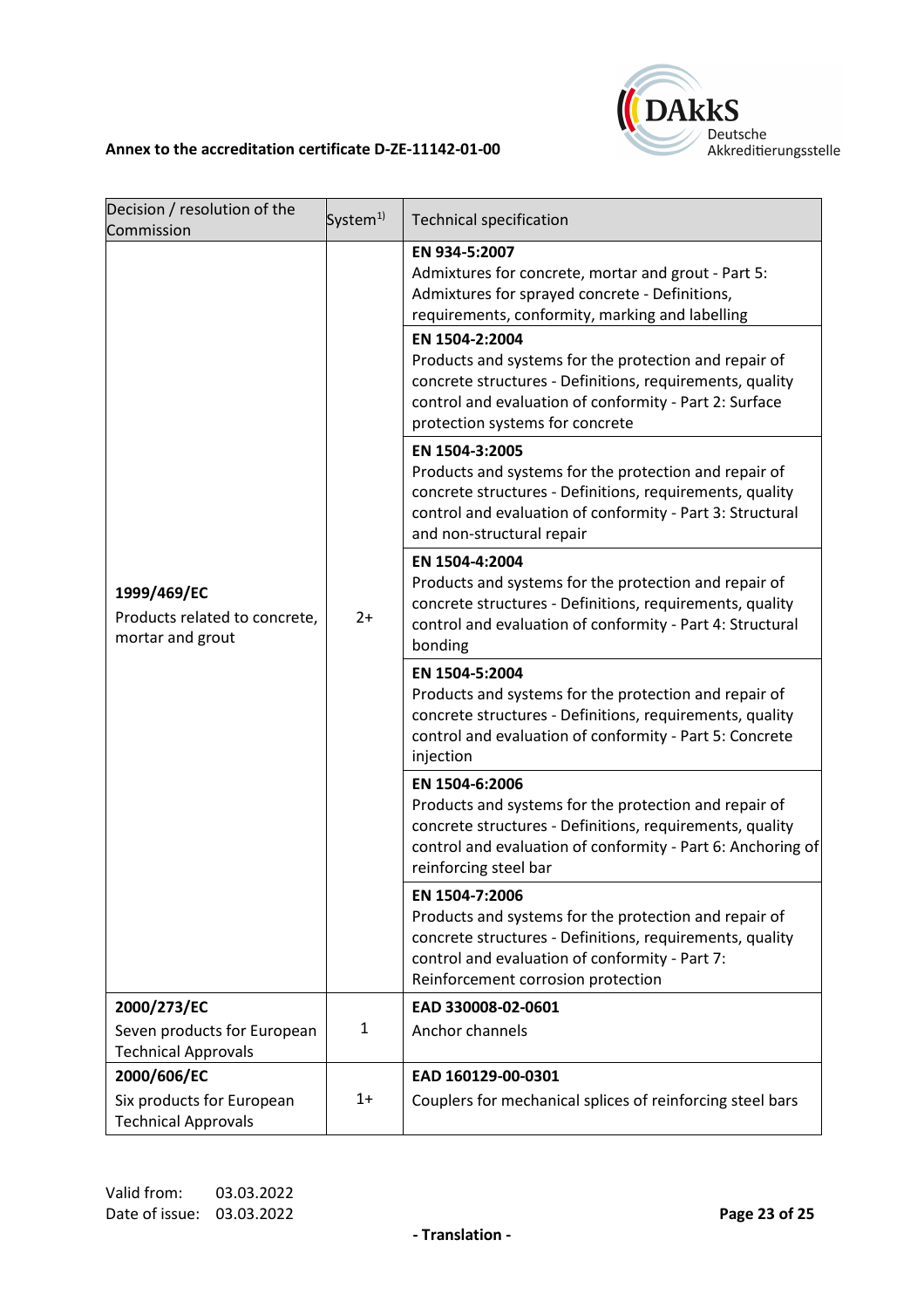

| Decision / resolution of the<br>Commission                    | System $1$ | <b>Technical specification</b>                                                                                                  |
|---------------------------------------------------------------|------------|---------------------------------------------------------------------------------------------------------------------------------|
|                                                               |            | EN 15651-1:2012                                                                                                                 |
|                                                               |            | Sealants for non-structural use in joints in buildings and<br>pedestrian walkways - Part 1: Sealants for facade elements        |
|                                                               |            | EN 15651-2:2012                                                                                                                 |
| 2011/19/EU                                                    |            | Sealants for non-structural use in joints in buildings and<br>pedestrian walkways - Part 2: Sealants for glazing                |
| Sealants for non-structural<br>use in joints in buildings and |            | EN 15651-3:2012                                                                                                                 |
| pedestrian walkways                                           |            | Sealants for non-structural use in joints in buildings and<br>pedestrian walkways - Part 3: Sealants for sanitary joints        |
|                                                               |            | EN 15651-4:2012                                                                                                                 |
|                                                               |            | Sealants for non-structural use in joints in buildings and<br>pedestrian walkways - Part 4: Sealants for pedestrian<br>walkways |

<sup>1)</sup> System of assessment and verification of consistency of performance

2) Harmonization in preparation

*The requirements for a certification body for products and for a certification body for factory production control according to Annex V of the Construction Products Regulation are fulfilled according to article 43 of the Construction Products Regulation. Required tasks which the holder of the certificate cannot perform are described in the list of subcontractors.*

*Without prior approval by the DAkkS German Accreditation Body, the certification body is permitted to use new revisions of harmonised technical specifications in certification schemes.*